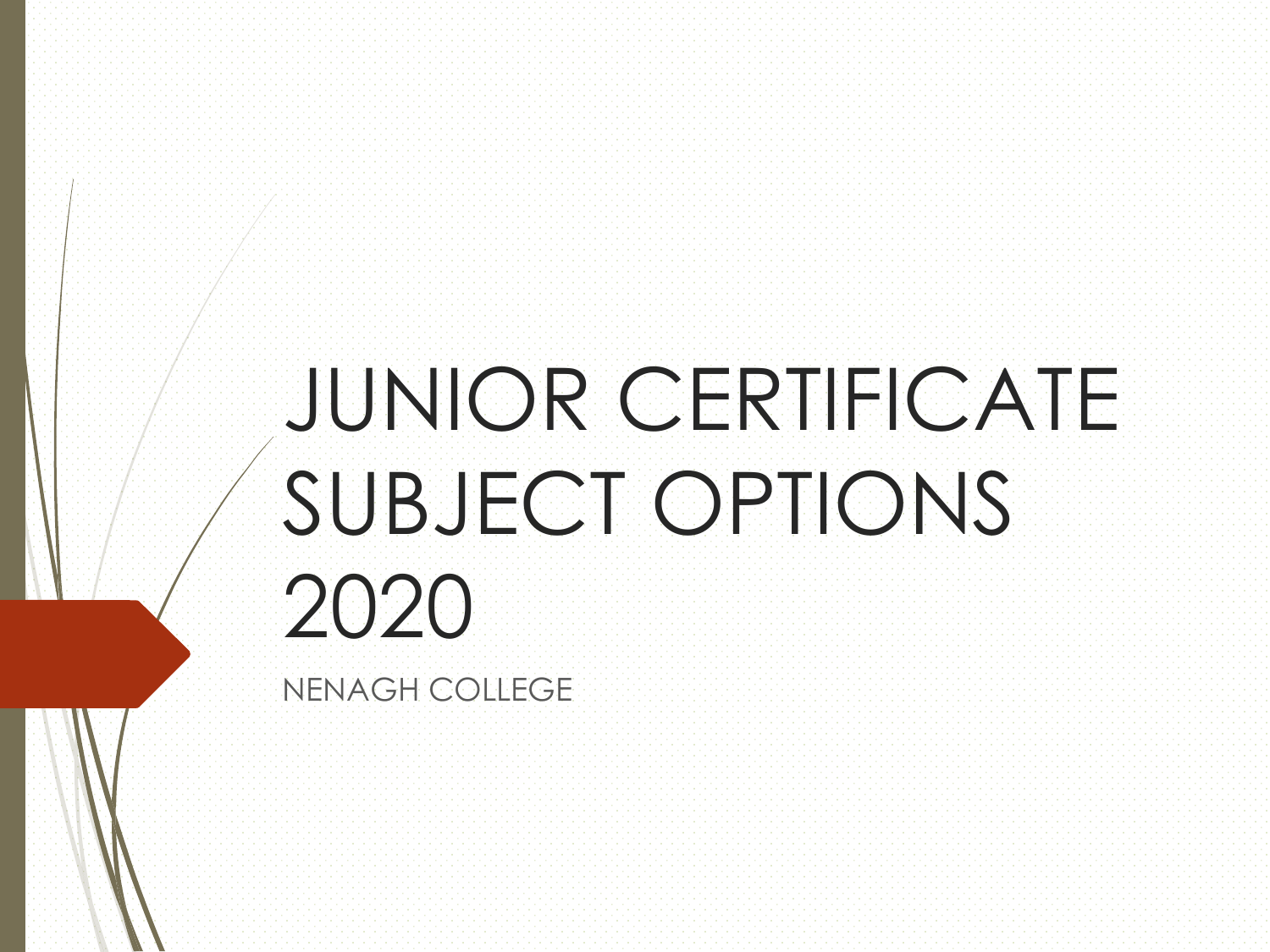## Vital to choose the right subjects

 Students must pick subjects carefully as it will determine their Leaving Certificate options and perhaps even their career choice in later years.

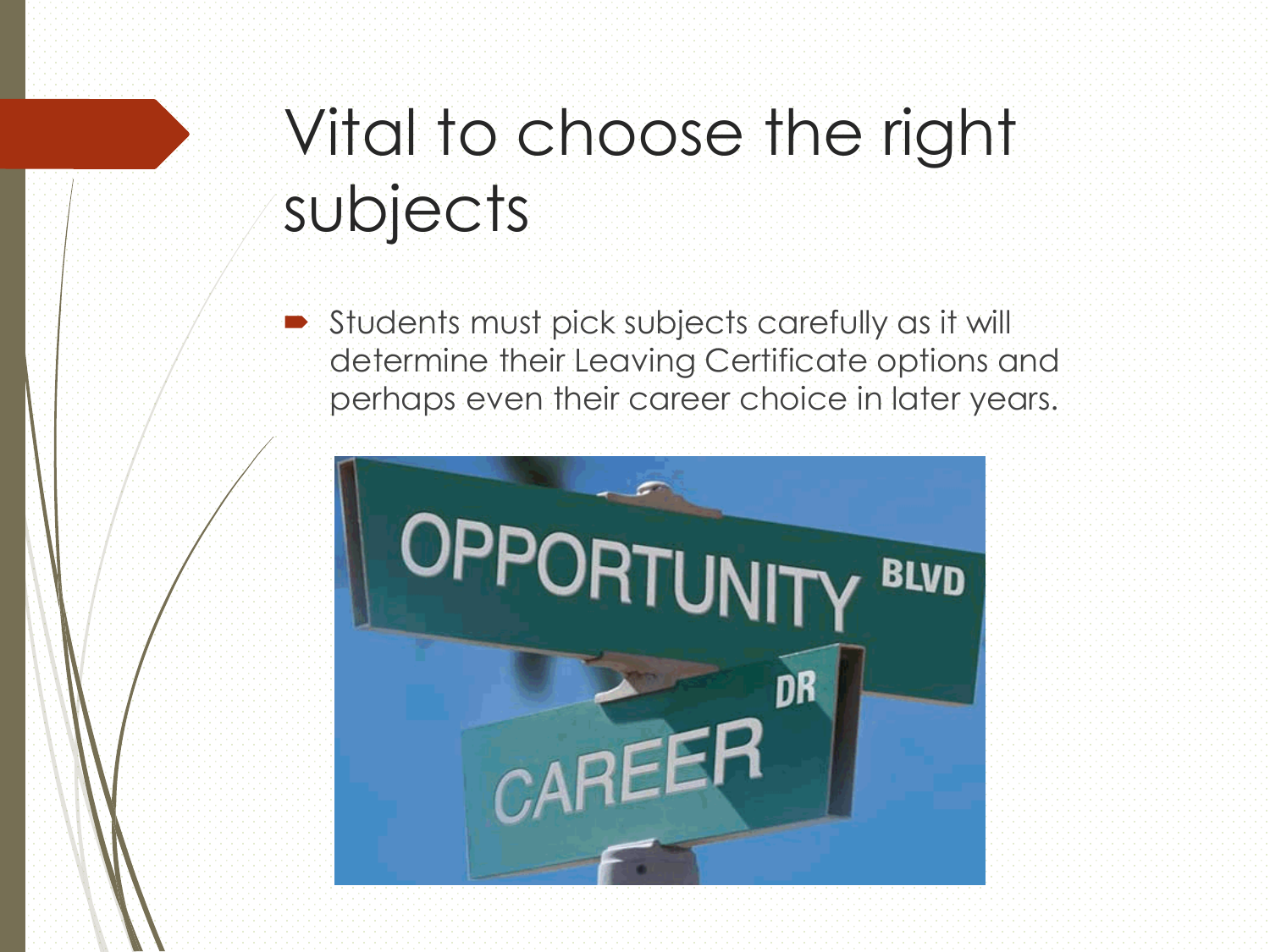#### Main Advice

- **Keep all your options open. Pick a range of subjects** from different subject groupings.
- **Pick subjects that you are good at, subjects you enjoy** most and will work well in.
- Remember that there are **NO EASY OR HARD** subjects-**ALL** subjects require hard work, study and commitment in order to succeed.
- Every subject becomes more difficult in second yearas there is a lot more work involved.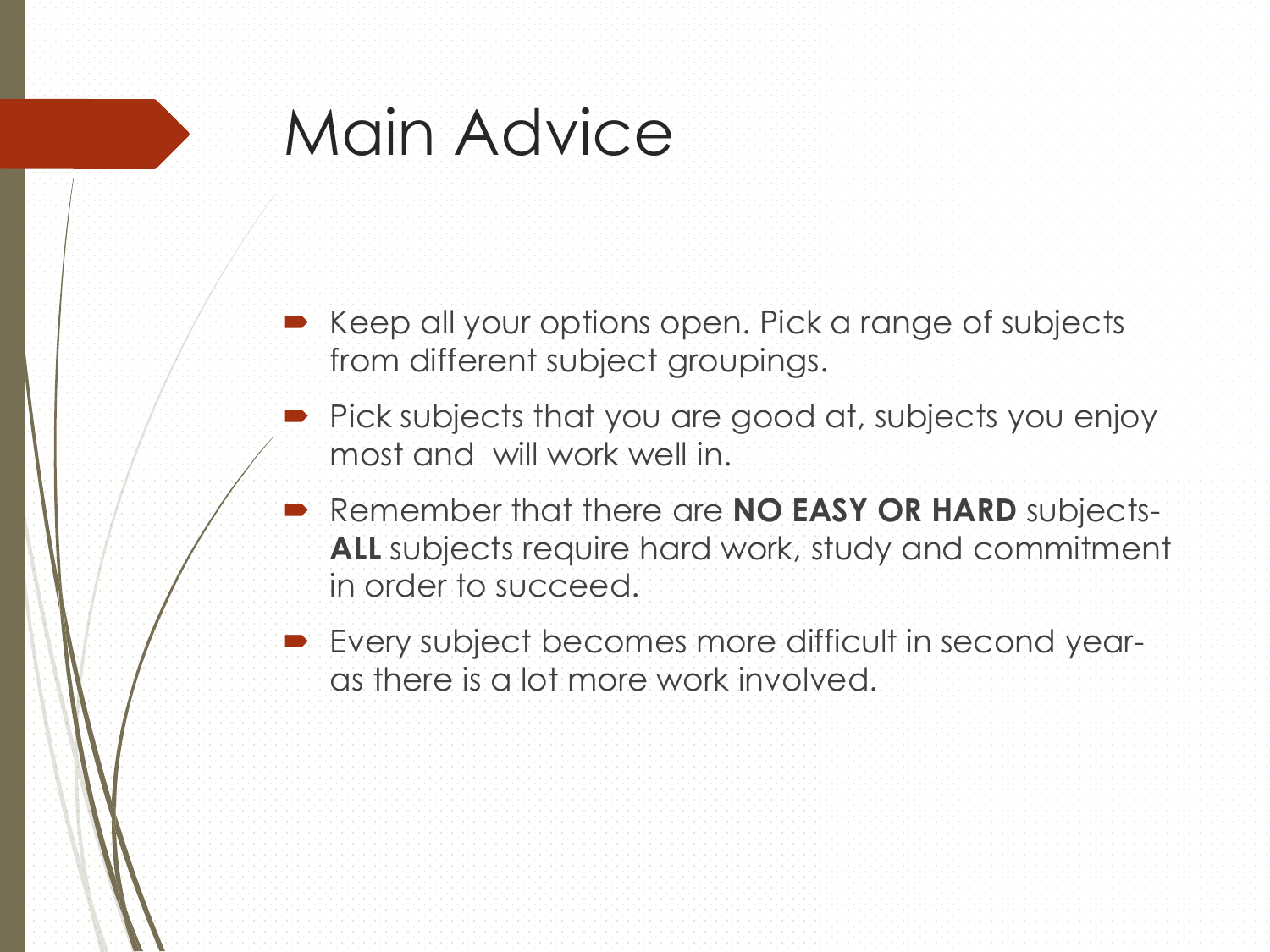## Common **pitfalls** when picking subjects



- Pick the subject not the teacher
	- Don't chose a subject just because your older brother or sister did well in it.
- Don't follow friends
- Amount of work or homework you think is involved in the subject.
	- Picking subjects without any thought
	- All subjects with a strong project element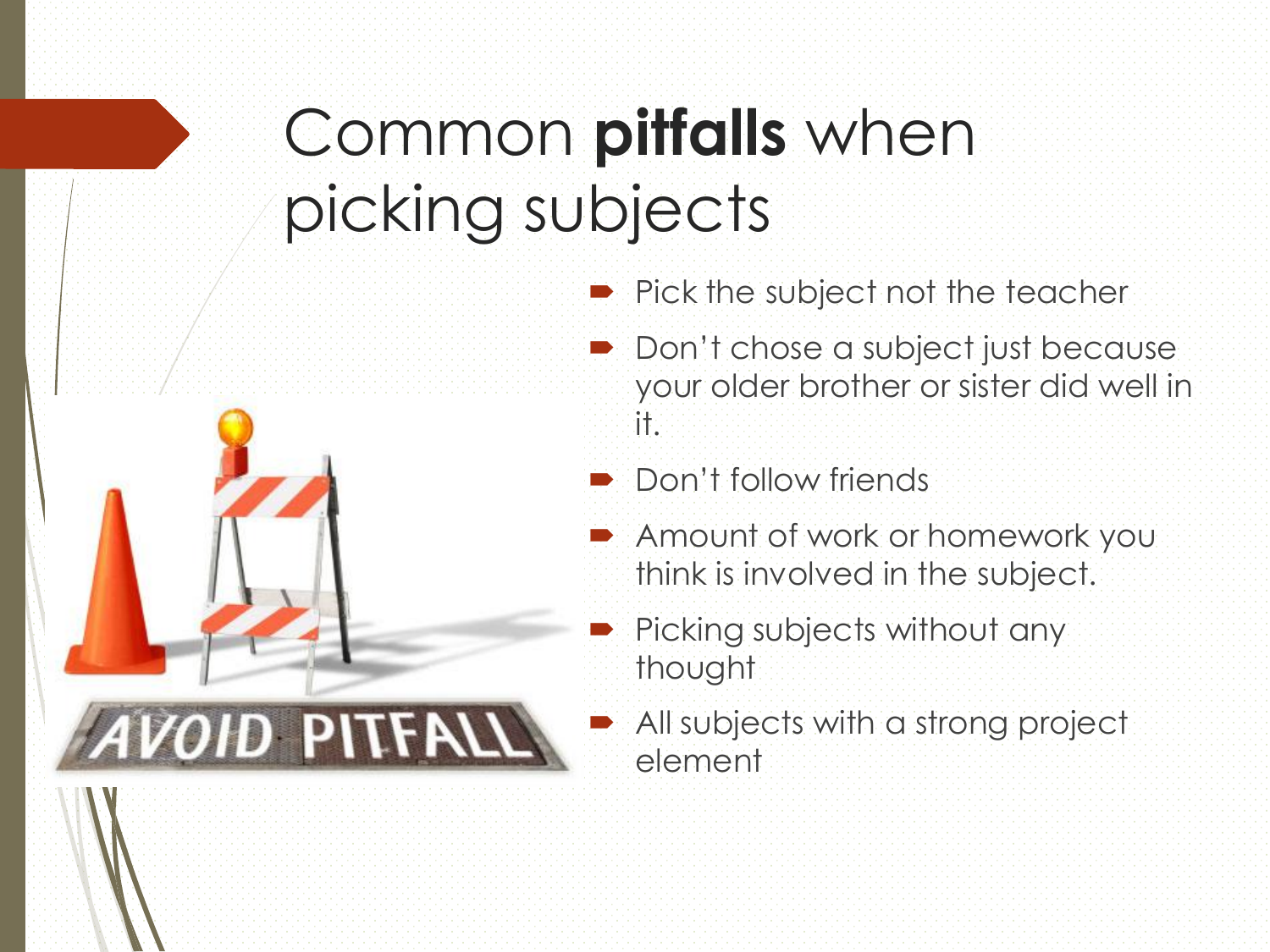### New Junior Cert Assessment 2015-2022

- The most significant change in the new Junior Cycle is in the area of assessment
- $\blacktriangleright$  A dual approach to assessment that supports student learning over the three years of junior cycle and also measures achievement at the end of those three years.
- **This dual approach reduces the focus on one** externally assessed examination as a means of assessing students
- $\blacksquare$  It increases the prominence given to classroom-based assessment (CBA's)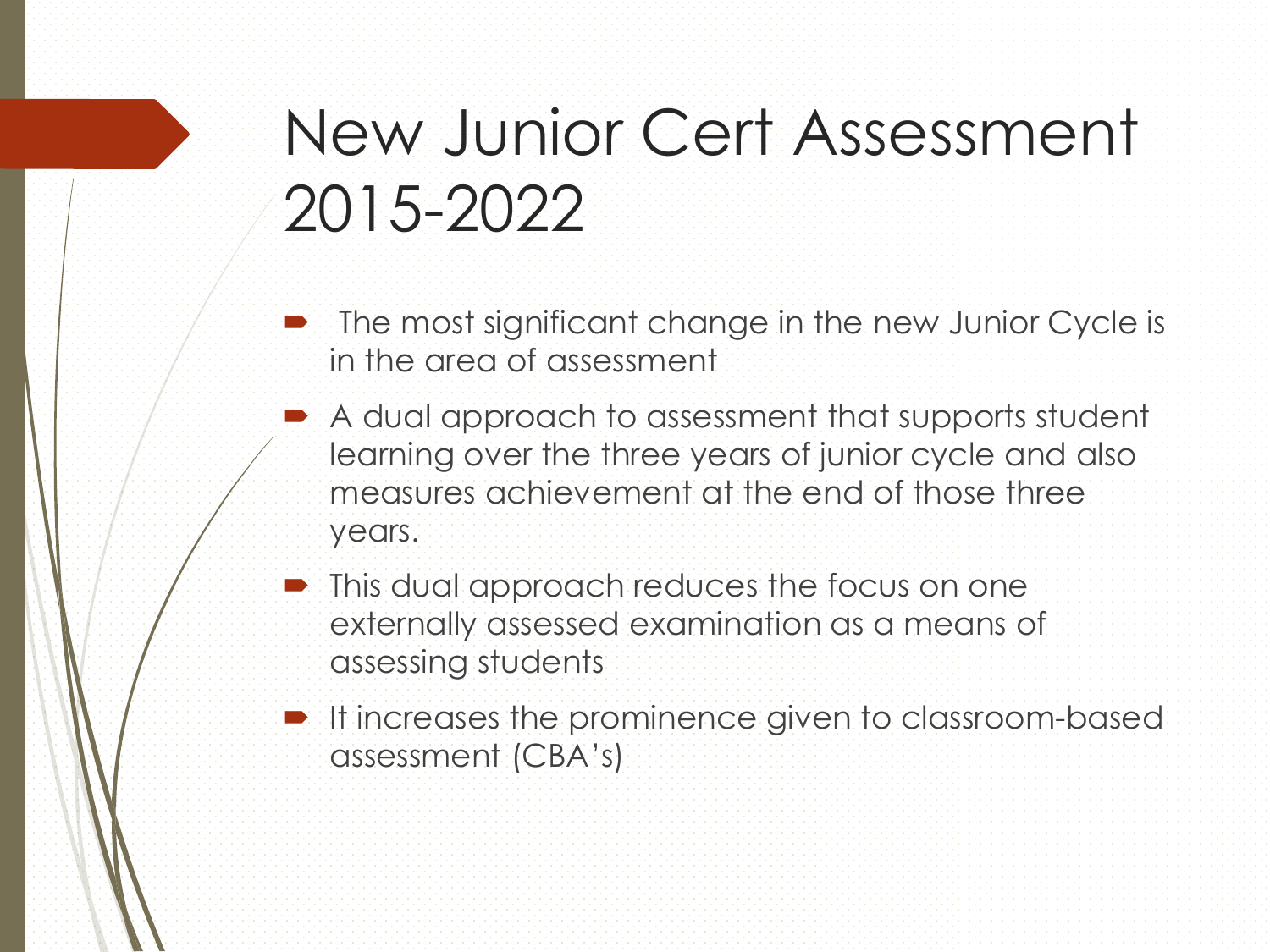## 8 Key Skills and Principles of the Junior Certificate

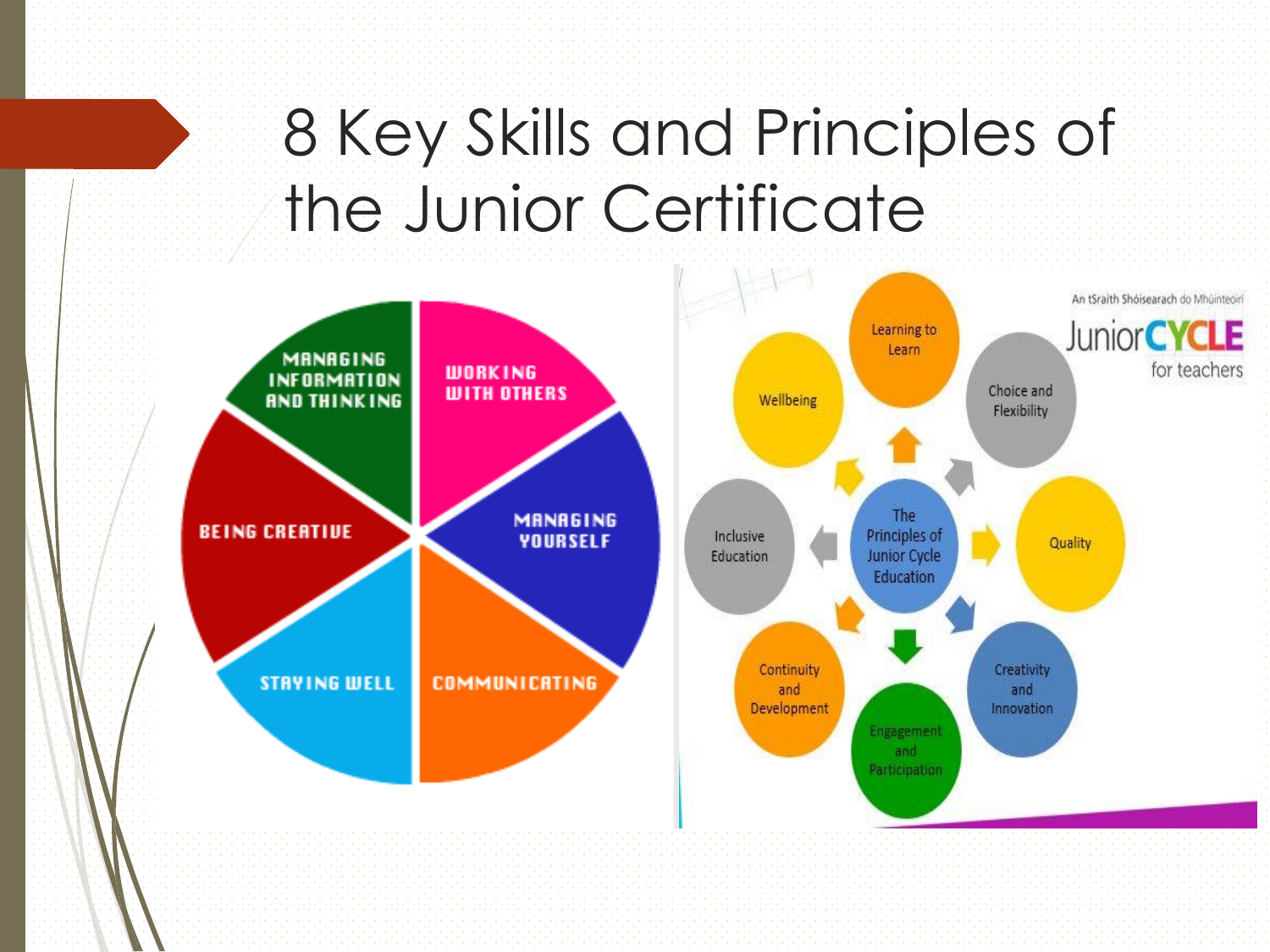## Phasing out of Subjects

| <b>Subjects</b>                                                                                                                                                                                   | <b>Other areas</b> | Introduced to 1 <sup>st</sup> Year<br><b>Students in:</b> | <b>First recorded on</b><br><b>JCPA</b> in: |
|---------------------------------------------------------------------------------------------------------------------------------------------------------------------------------------------------|--------------------|-----------------------------------------------------------|---------------------------------------------|
| Phase 1: English                                                                                                                                                                                  |                    | September 2014                                            | Autumn 2017                                 |
| Phase 2: Science and<br><b>Business Studies</b>                                                                                                                                                   |                    | September 2016                                            | Autumn 2019                                 |
| Phase 3: Irish, Modern<br>Languages (French,<br>German, Spanish, Italian)<br>and Art, Craft & Design                                                                                              | Wellbeing          | September 2017                                            | Autumn 2020                                 |
| Phase 4: Mathematics,<br>Home Economics,<br>History, Music and<br>Geography                                                                                                                       |                    | September 2018                                            | Autumn 2021                                 |
| Phase 5: Technology<br><b>Subjects (Materials</b><br>Technology / Wood,<br><b>Technical Graphics,</b><br>Metalwork, Technology),<br>Religious Education,<br>Jewish Studies and<br><b>Classics</b> |                    | September 2019                                            | Autumn 2022                                 |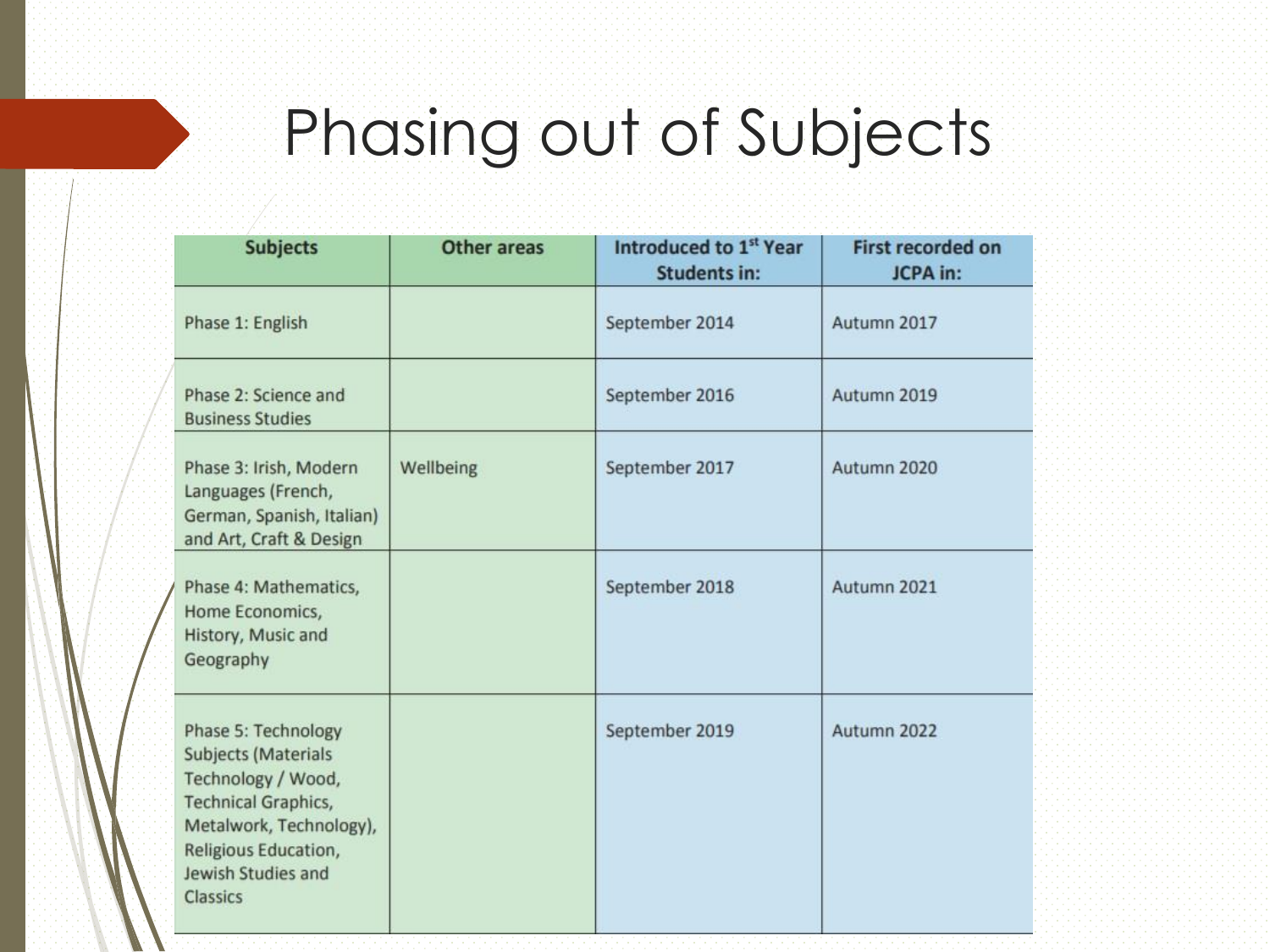## Assessment for 2020 2nd Years

- Subjects below will be assessed under the new Junior Cert Specifications-
- English, Irish and Maths- will be assessed at Higher or Ordinary level
	- Art, Business, French, Geography, History Home Economics, Music, Science – all assessed at a common level
- Usually a 2-2.5hr final exam and have 2 CBA's in 2<sup>nd</sup> & 3 rd Year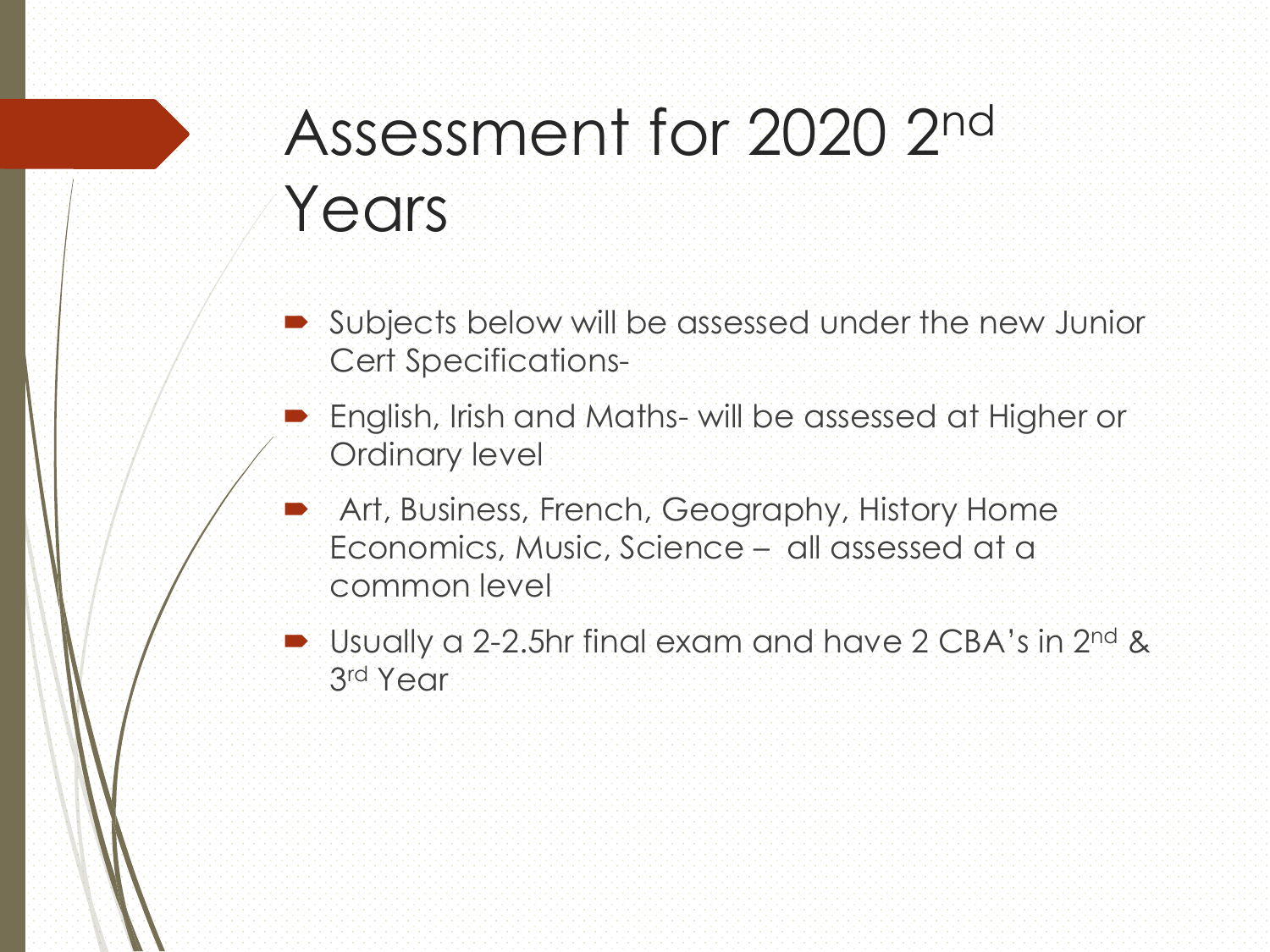### Junior Cert & JCPA

#### UNDERSTANDING YOUR JUNIOR CYCLE PROFILE OF ACHIEVEMENT (JCPA)

This Junior Cycle Profile of Achievement records student achievement in subjects and short courses broadly aligned to Level 3 of the National Framework of Qualifications (NFQ), and Priority Learning Units (PLUs) and short courses broadly aligned to Level 2 of the NFO.

 $\geq 0$  and  $\lt 10$ 

#### Grading of the Final Examination for subjects at Level 3 of the NFQ

| For English 2017        |                      | For all other subjects  |                      |  |
|-------------------------|----------------------|-------------------------|----------------------|--|
| H = Higher Level        |                      | $H = H$ igher Level     |                      |  |
| O = Ordinary level      |                      | $O = Ordinary level$    |                      |  |
|                         |                      | C = Common Level        |                      |  |
| <b>Grade Descriptor</b> | Percentage           | F = Foundation Level    |                      |  |
| <b>Distinction</b>      | $\geq 90$ to 100     |                         |                      |  |
| Higher Merit            | $\geq 75$ and $< 90$ | <b>Grade Descriptor</b> | Percentage           |  |
| Merit                   | $\geq$ 55 and $<$ 75 | ٨                       | $\geq 85$ to 100     |  |
| Achleved                | $\geq 40$ and $< 55$ | B                       | $\geq 70$ and $< 85$ |  |
| Partially Achieved      | $\geq 20$ and $< 40$ | С                       | $\geq 55$ and $<$ 70 |  |
| Not Graded (NG)         | $\geq 0$ and < 20    | D                       | $\geq 40$ and $< 55$ |  |
|                         |                      | Ë                       | $\geq$ 25 and $<$ 40 |  |
|                         |                      | R                       | $\geq 10$ and $< 25$ |  |

Not Graded (NG)

#### **Classroom-Based Assessment** Descriptors for subjects and short courses at Level 3:

| xceptional               |  |  |  |  |  |
|--------------------------|--|--|--|--|--|
| Above Expectations       |  |  |  |  |  |
| n line with Expectations |  |  |  |  |  |
| et to Meet Expectations  |  |  |  |  |  |

(Where a descriptor for a Classroom-Based Assessment has not been given to a student, the term 'Not Reported' is used.)

Achievement in PLUs and Level 2 short courses is recorded on the JCPA as 'Achieved'.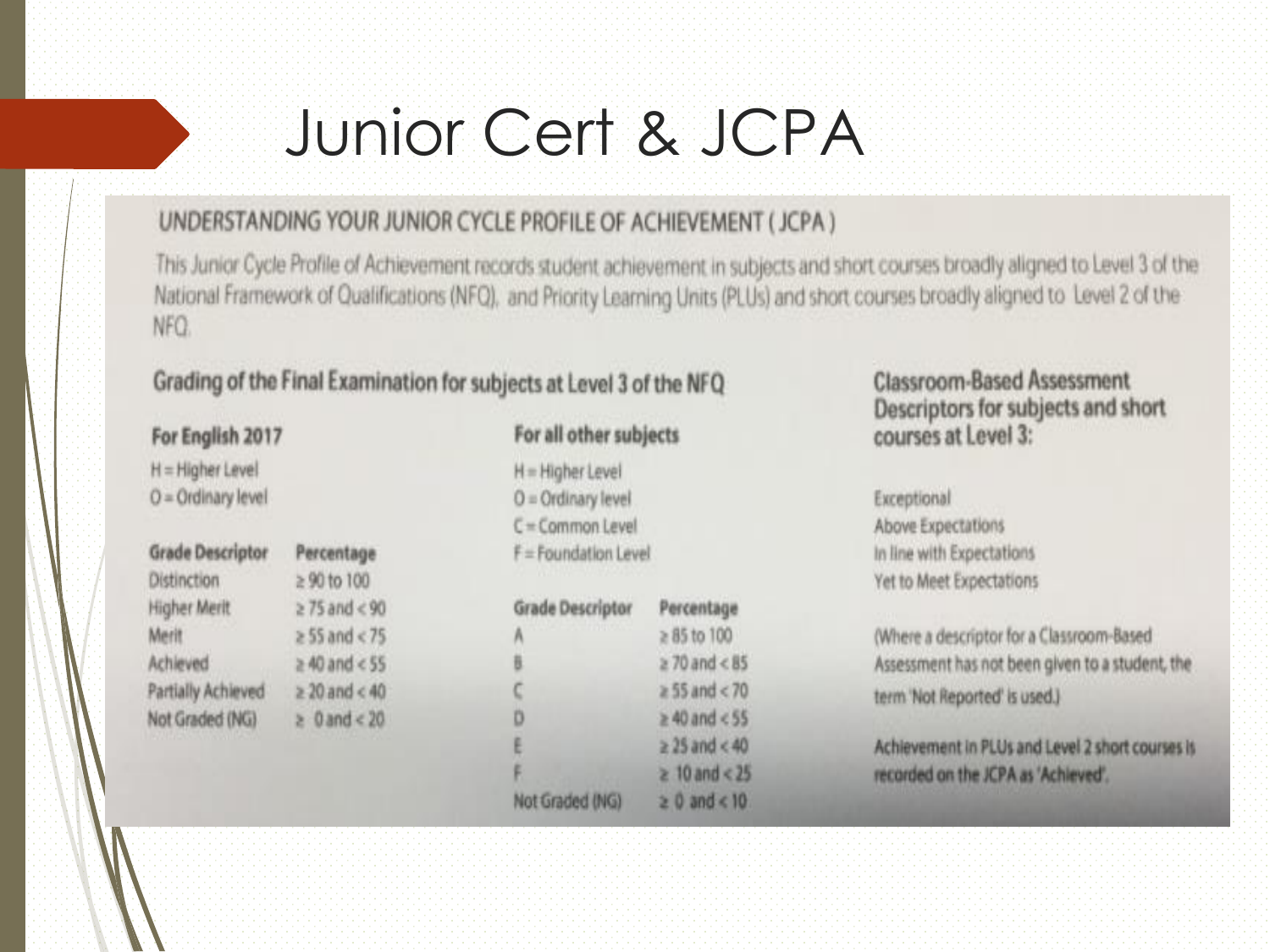### Subject Options 2nd Year

#### **4 Core Examination Subjects**

- Irish (unless Exempt)
- **English**
- **Maths**
- Science

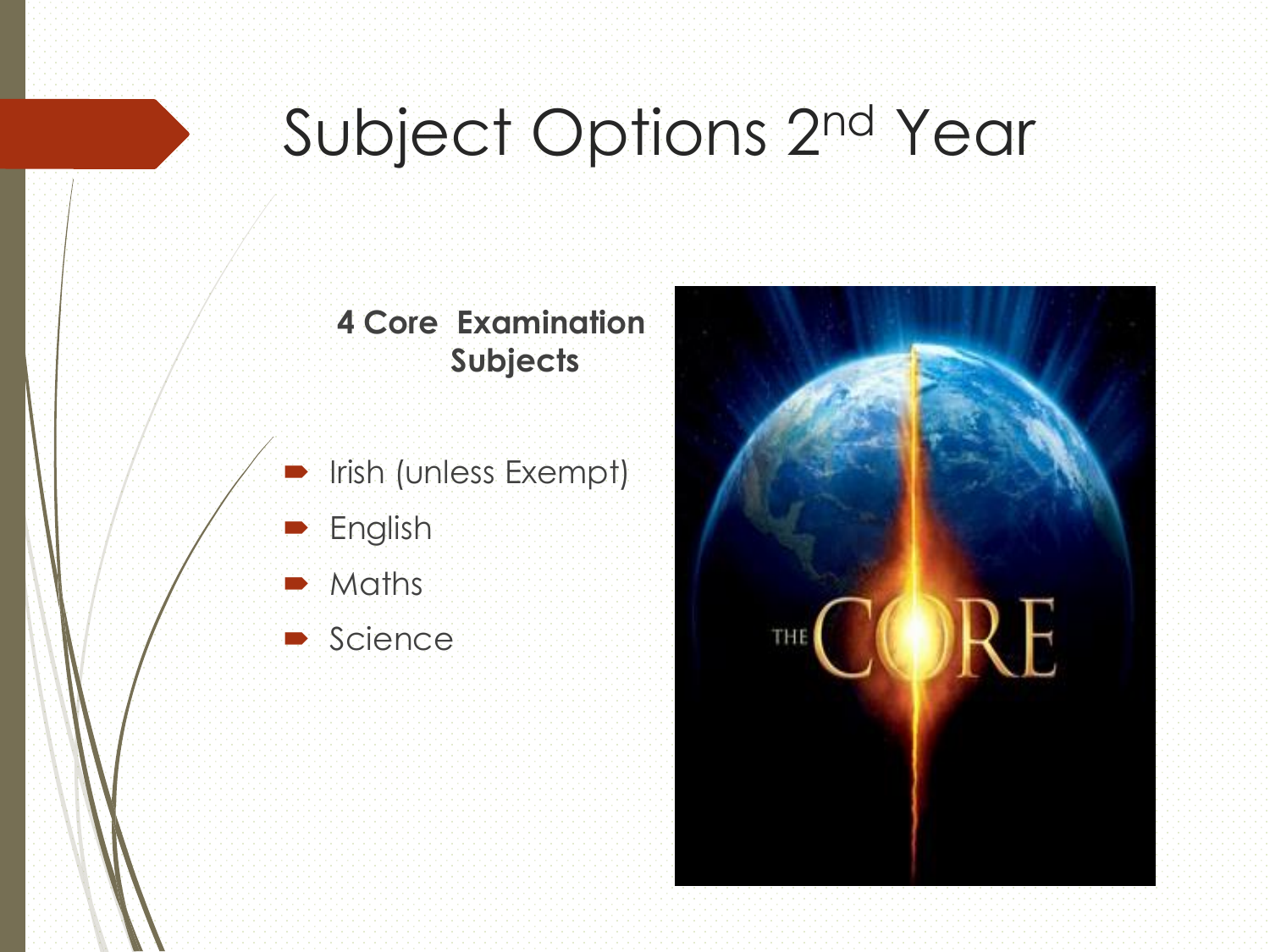#### Non Exam Subjects

#### **Non Examination Subjects**

- Religion
- Wellbeing (PE,SPHE, CSPE)

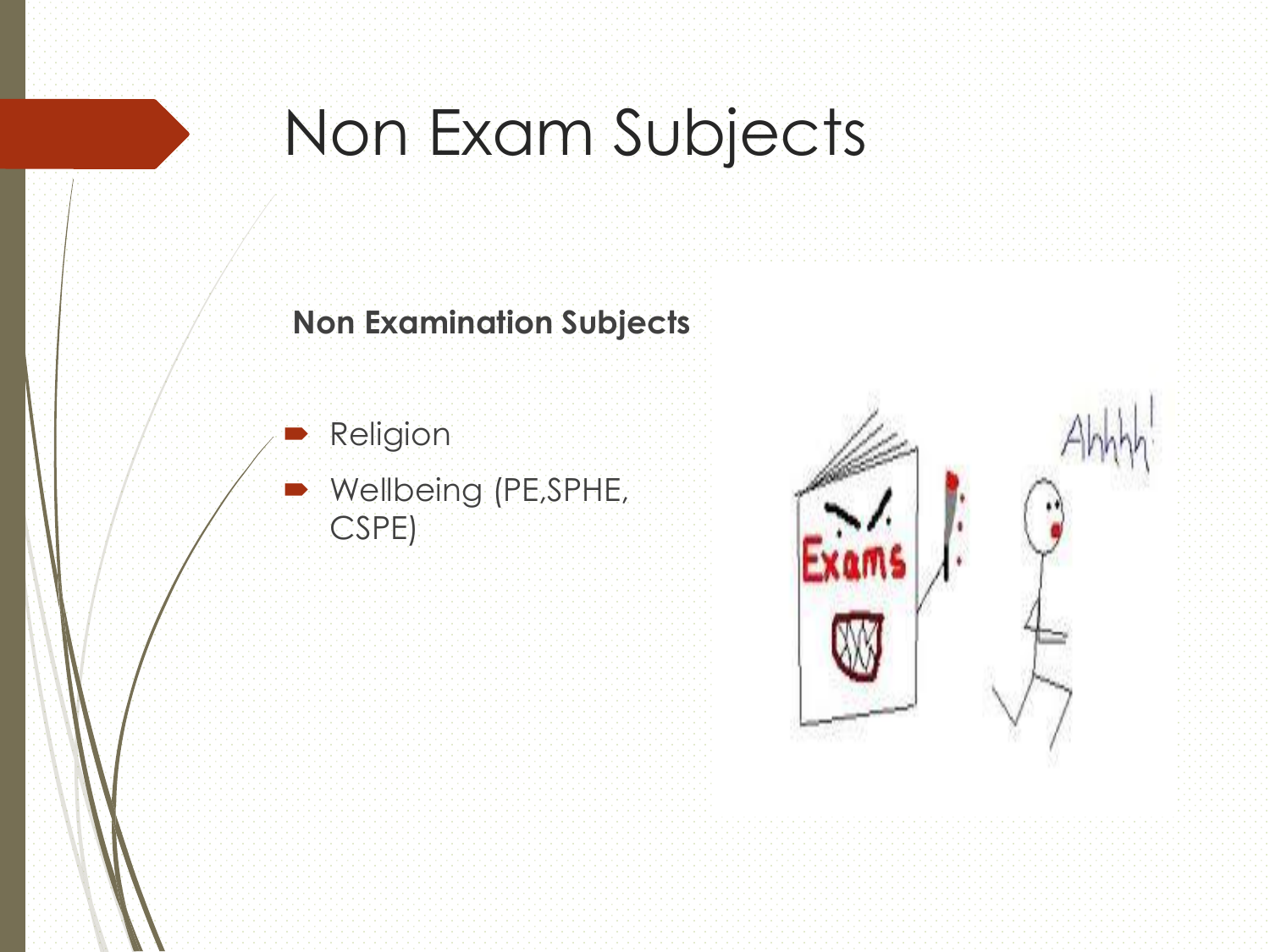#### Optional Subjects

#### **3 Optional Subjects: Choose from**

- **Art**
- **Business Studies**
- **P** French
- Geography
- **History**
- **Home Economics**
- **Material Technology (Metalwork)**
- **Material Technology (Woodwork)**
- **Music**
- **Technical Graphics**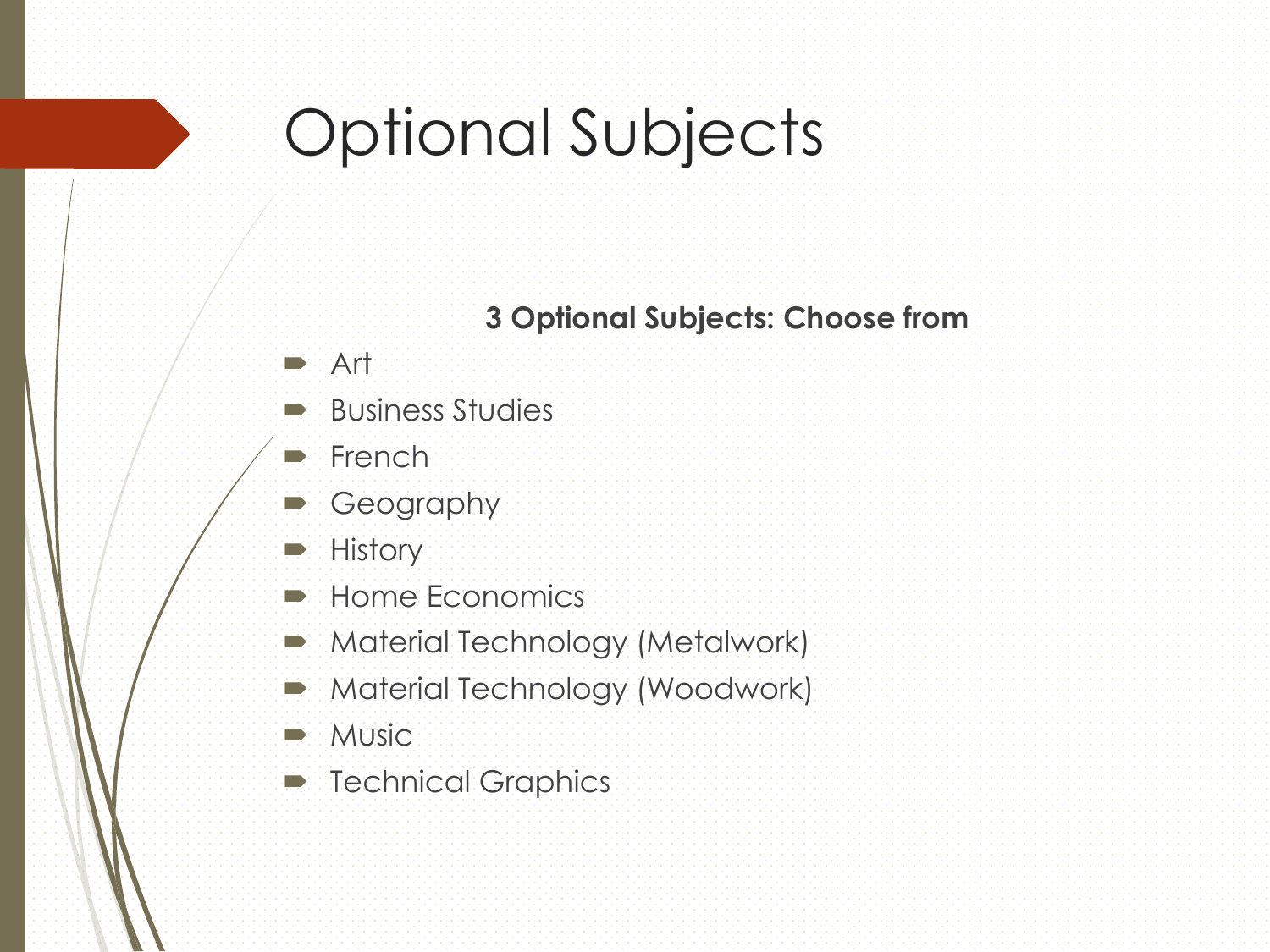#### **Subject Groupings**

- **Language Group** Irish, English, French
- **Science Group** Mathematics, Science.
- **Business Studies Group** Business
- **Social Studies Group** History, Geography, Art, Music, Home Economics
- **Practical Group**

Materials Technology (Wood), Materials Technology (Metal), Technical Graphics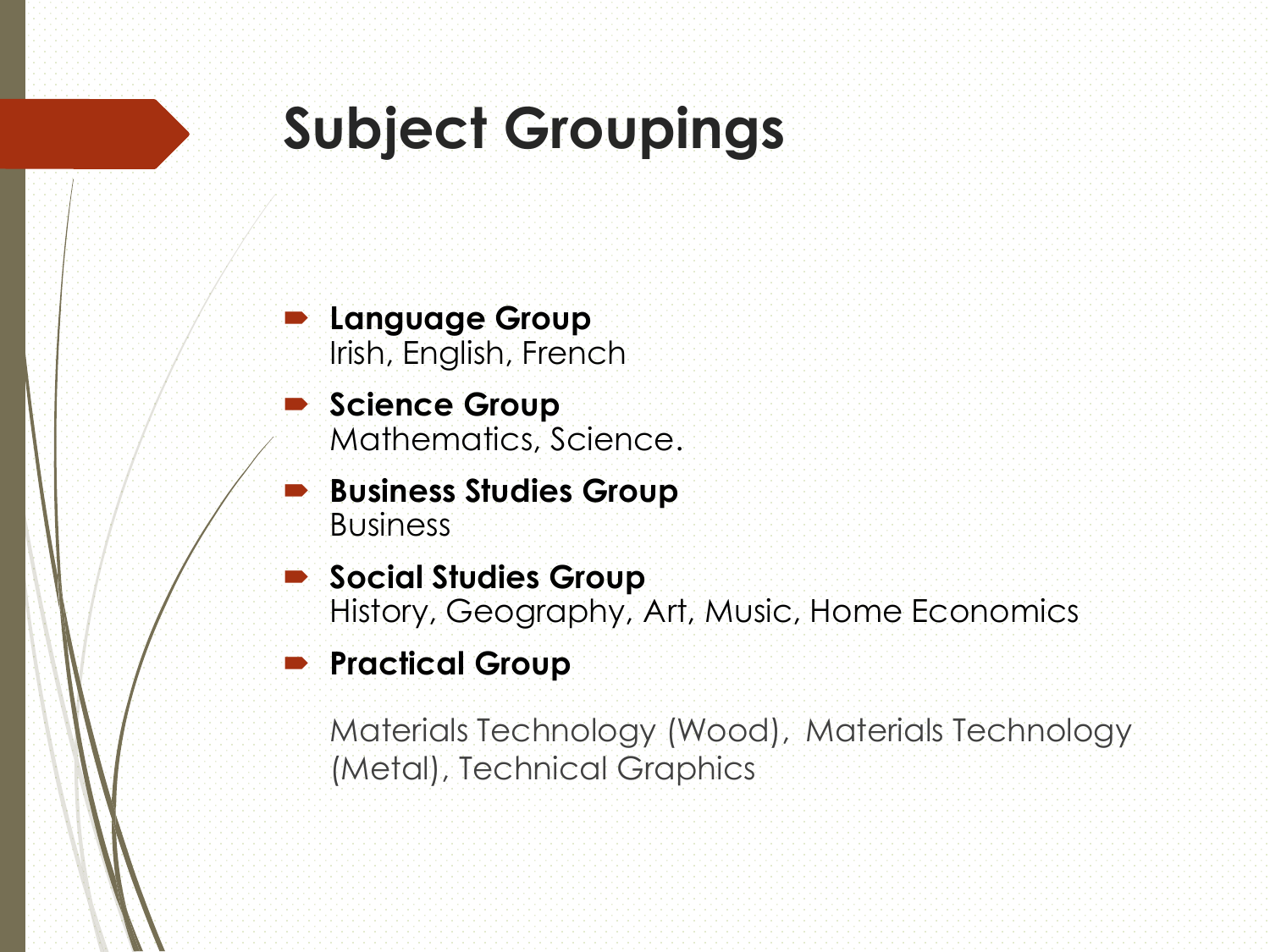#### Language Group

- **English:** A Pass is required for most courses; sometimes Irish will be accepted instead Junior Cert Reform- 10% based on Classroom Based Assessment (CBA) in 2nd and 3rd yr
- **Irish**-requirement for entry to the University and IT's
- Classroom Based Assessment in 2nd and 3rd yr
- Also a requirement for the Cadets. Gardai require two languages.
- H4 (60%-69%) Higher Level required for primary teaching or study Irish at Trinity College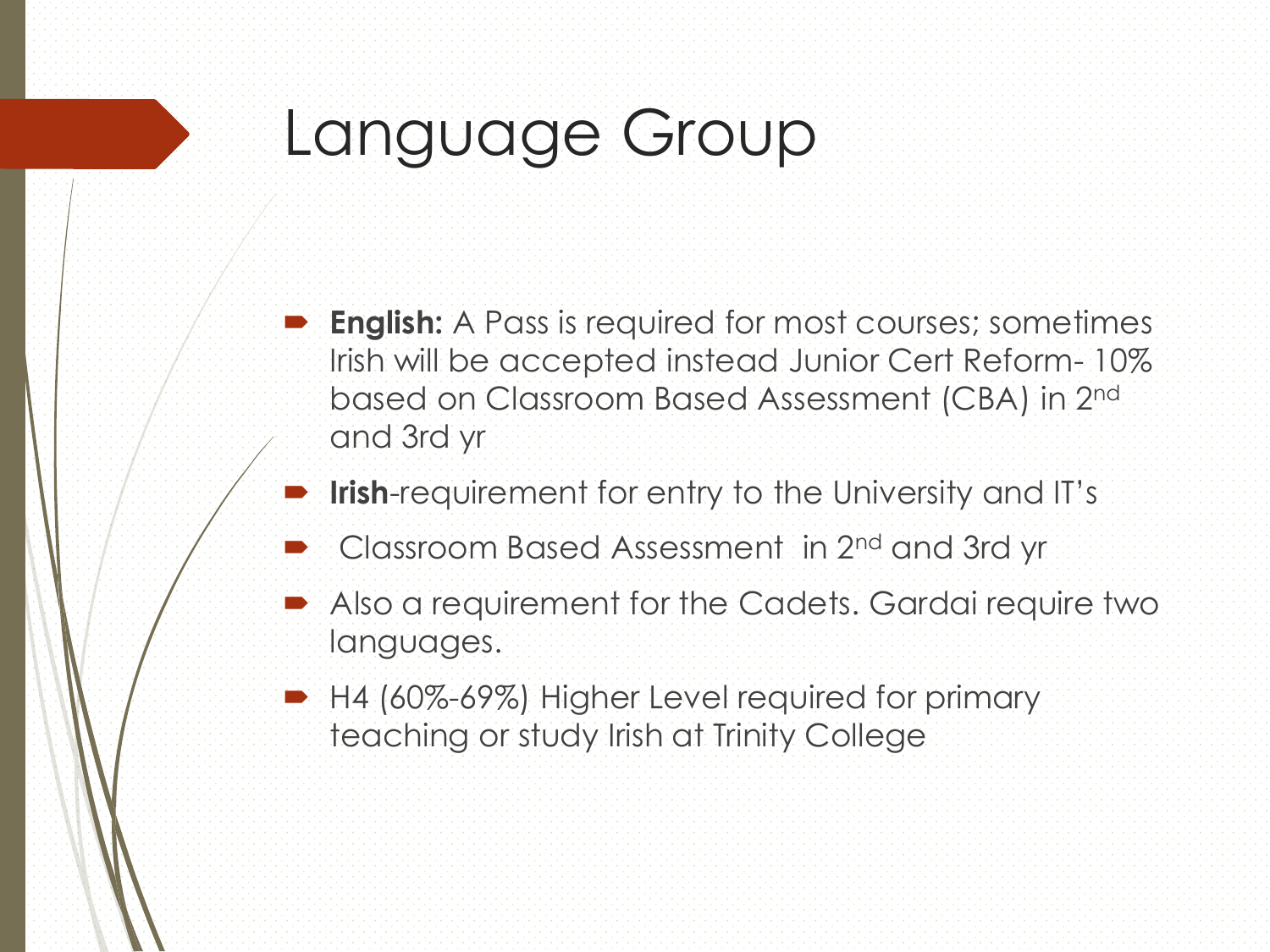#### Modern Foreign Languages-French

- At present a third or a foreign language (French) is required for the majority of programmes at- N.U.I. Galway, Maynooth, UCC, UCD, the National College of Surgeons as well as some Colleges linked to them such as St. Angela's, Sligo; Shannon School of Management; N.C.D.A and Army Cadetships and the Air Corps.
- Often it is too early for students to drop their foreign language before the JC
- Students exempt from Irish and receiving resource will find French difficult

#### CBA in 2nd & 3rd Yr

One Common level final exam 2hrs duration

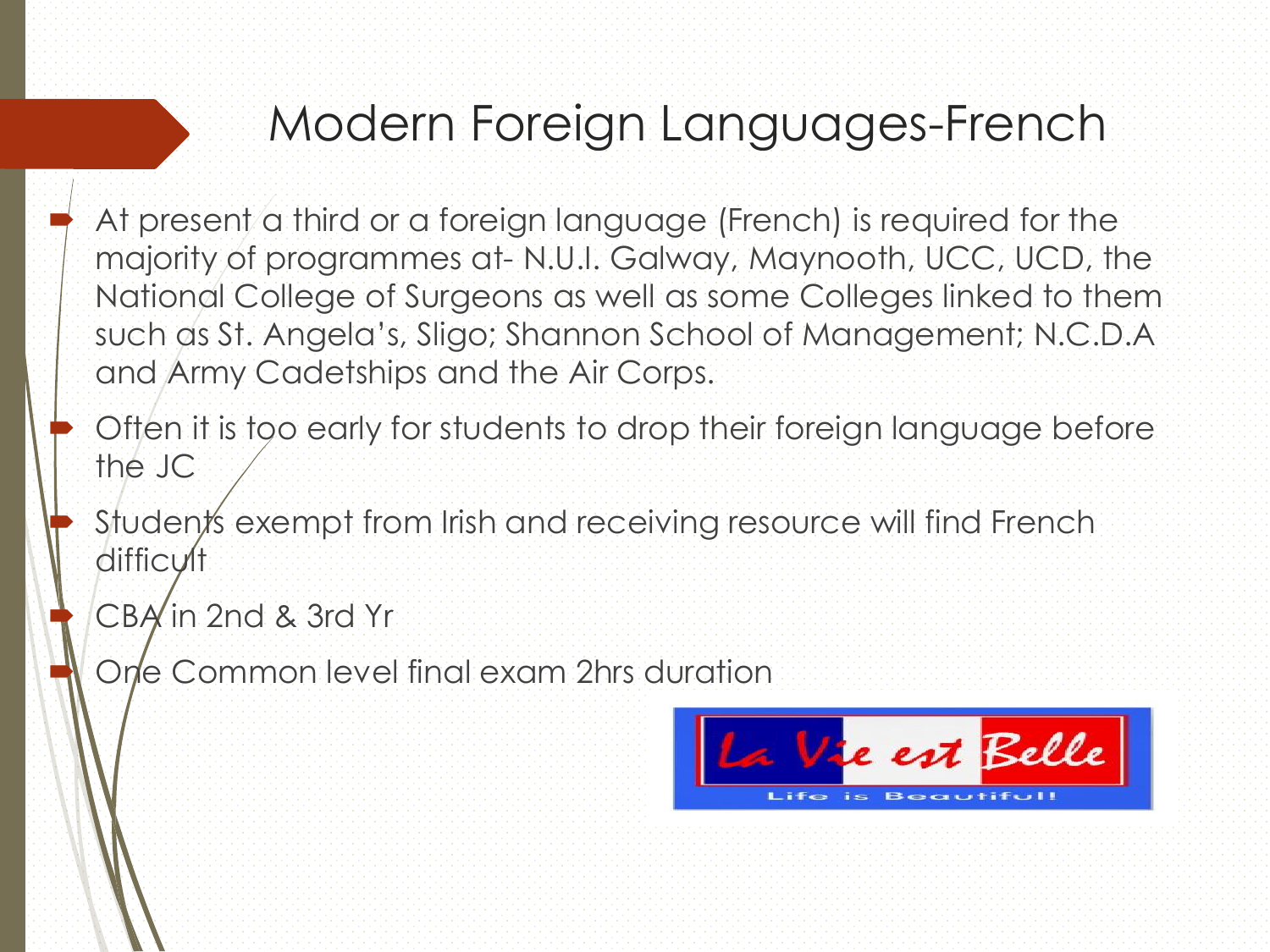## Third Language Exceptions

- Nursing courses in any of the Colleges mentioned above, Agricultural Science, General Science and Engineering courses at N.U.I Galway ,Maynooth, UCD and UCC.
- It is important to remember that there are many colleges such as U.L and DCU and the Institutes of Technology that **DO NOT require** a third language for entry.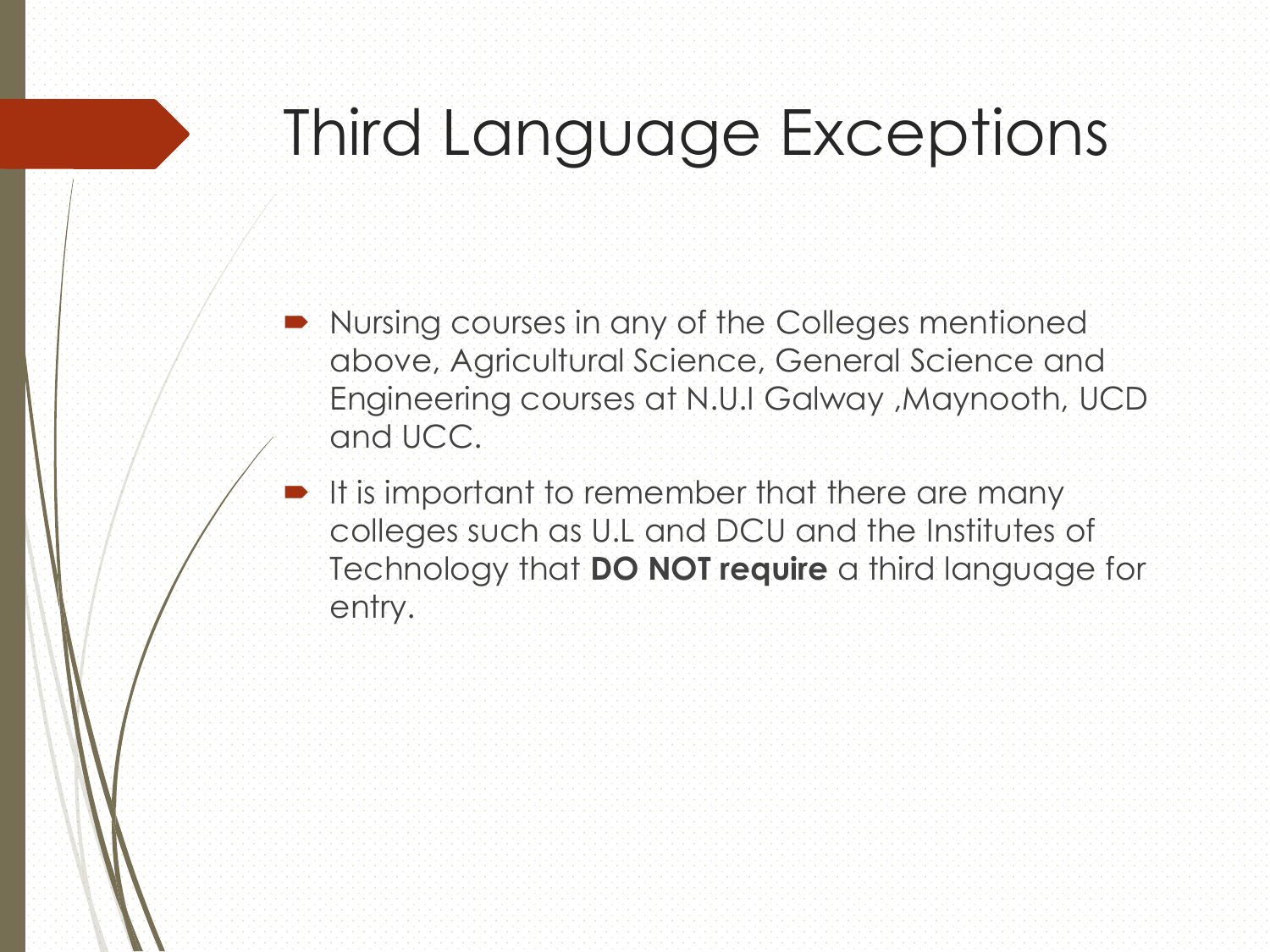### Business Group

- This subject is concerned with understanding the environment in which business operates, the business environment both the public and private sectors.
- The course of study through the three inter-connecte strands: Personal Finance , Enterprise and Our Economy .
- 2 Classroom based Assessments (CBA's) in 2<sup>nd</sup> and 3<sup>rd</sup> yegr. Final Exam- Common Level- 2 Hrs duration

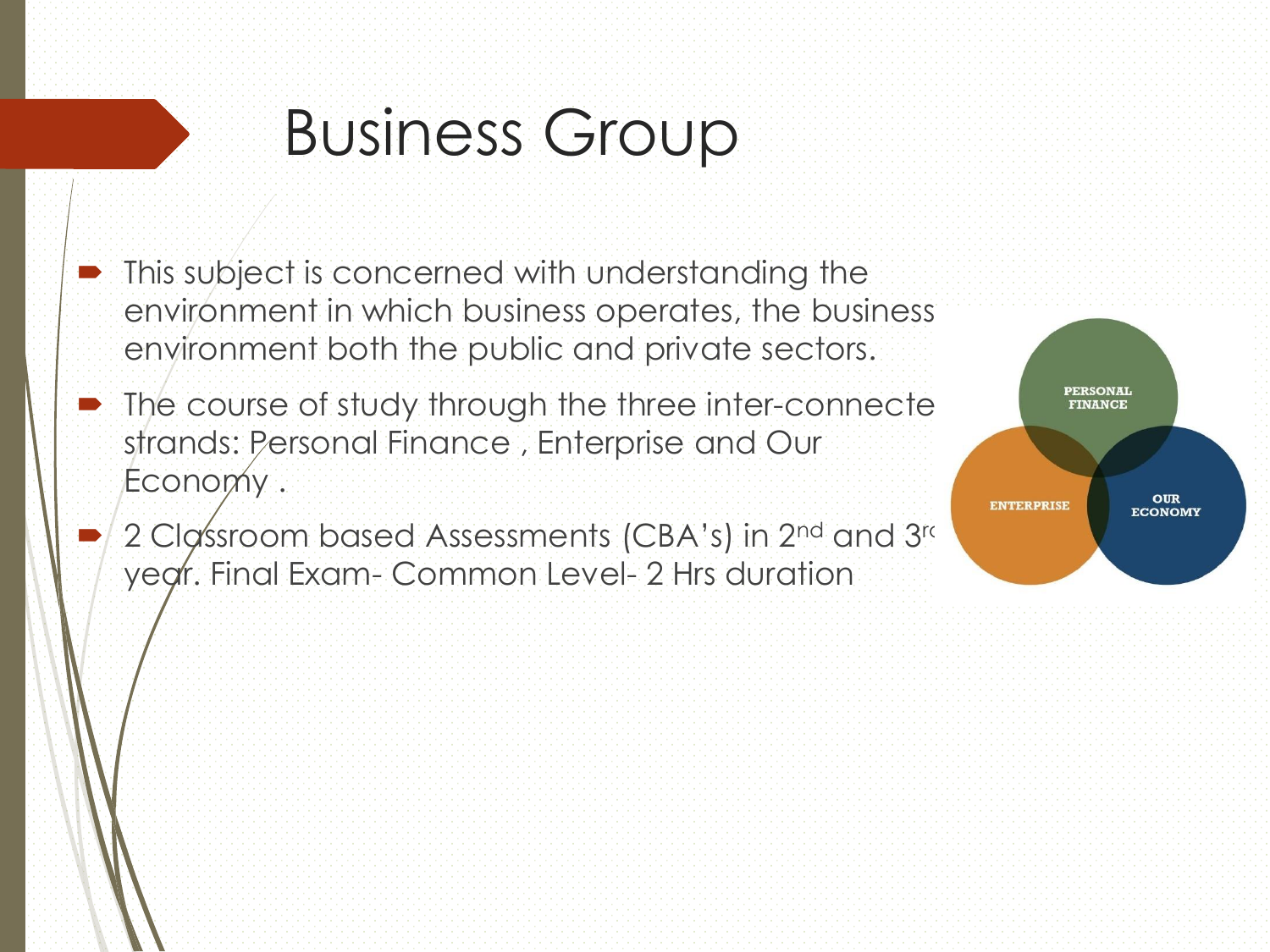#### Science Group- Core



- Biology, Chemistry, Physics are covered at Junior Certificate.
- Science is compulsory at JC
- Science is required for anything in the Engineering, Medical, Paramedical, Science and Nursing fields.
- 2 Classroom based Assessments (CBA's) in 2 nd and 3rd year. Final Exam- Common Level- 2 Hrs duration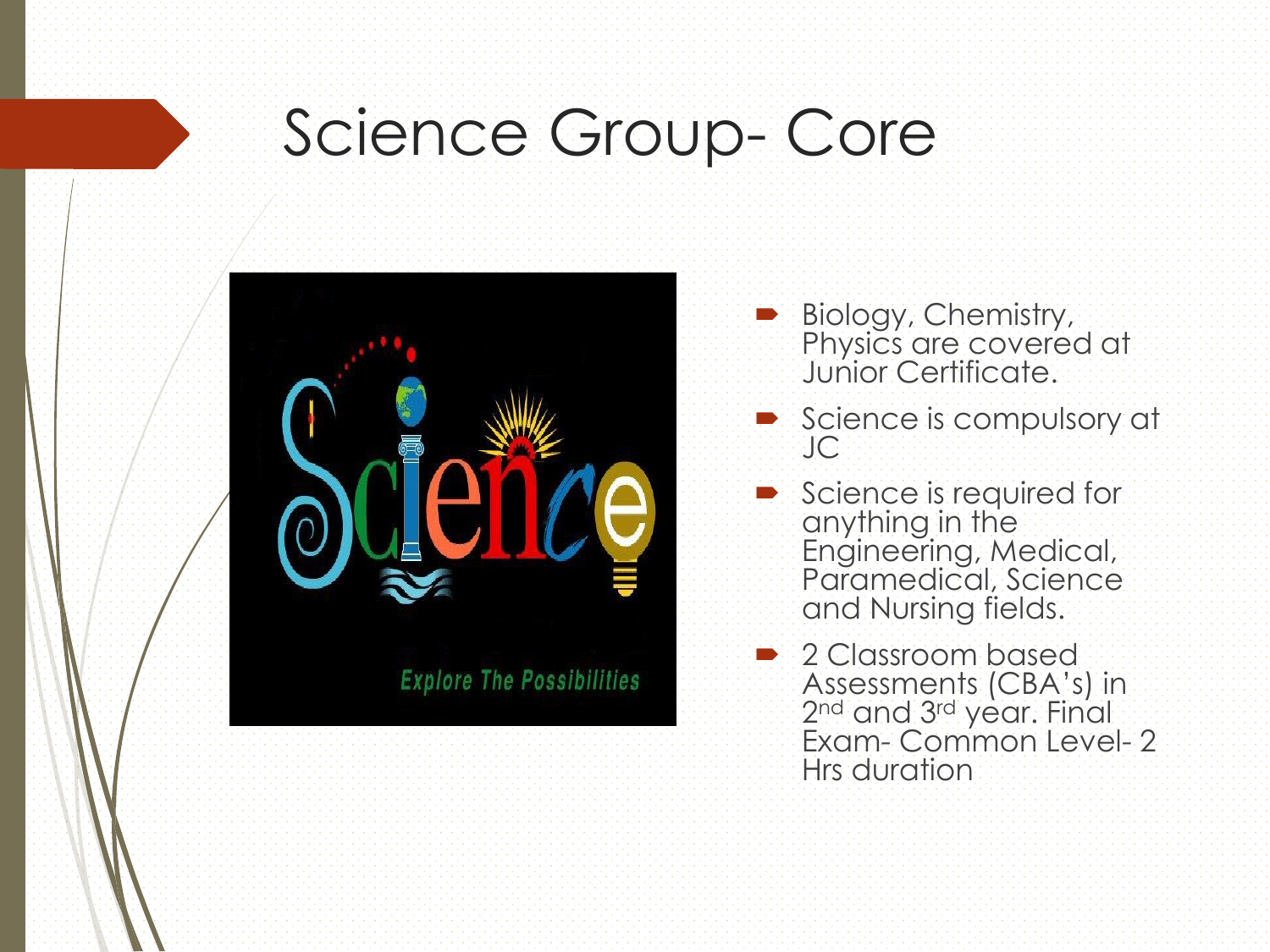#### Social Studies Group



- **Art**
- Geography
- **History**
- Home Economics
- Music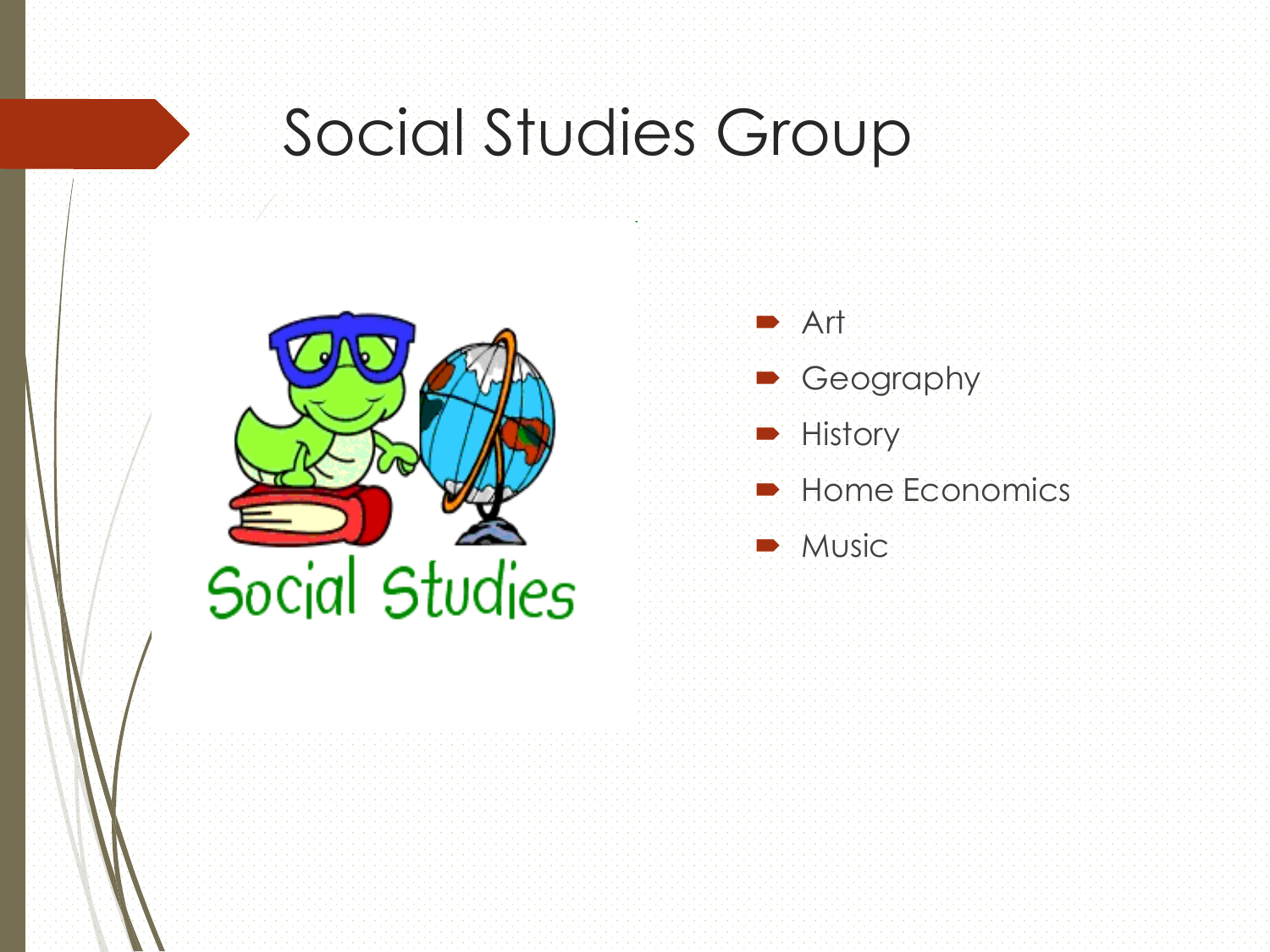#### Art

 Many of the skills you learn while studying Art are very useful outside of school and in whatever job you choose to do in the future. There are many career opportunities - areas such as: photography, illustration, interior/industrial/fashion design, education and architecture.

2 Classroom-Based Assessments, For the SEC- students will reflect on and use the feedback from their teacher and peers, as the basis to create further significant developmental work in their Visual Art sketchpad as well as two realised pieces for the examination.

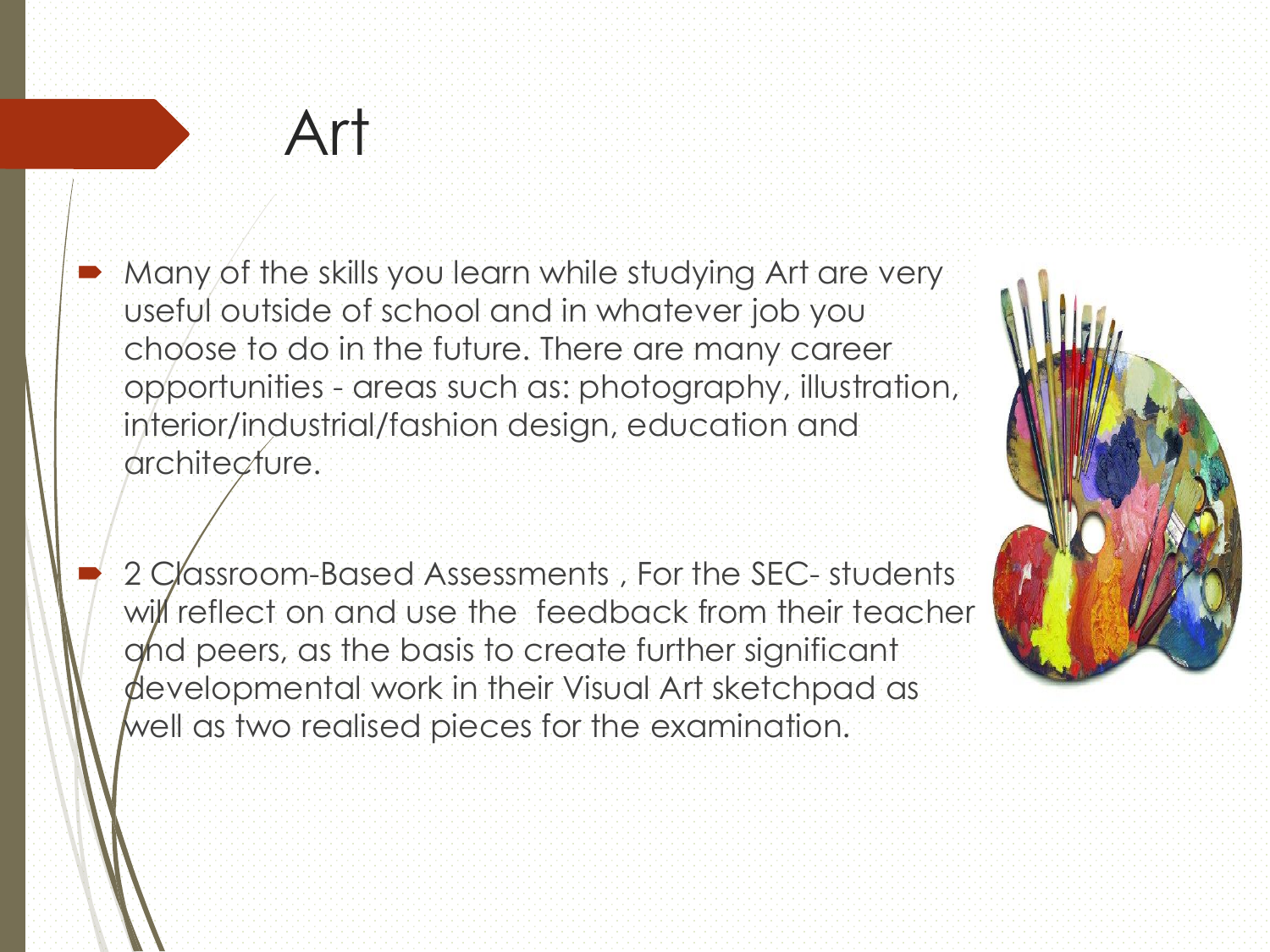## Geography

- It is the study of places, people and what shapes the environment environment
- Geography prepares you for careers in town planning, outdoor pursuits education, weather forecasting, tourism and transport. Geography keeps you informed of topics which arise in conversation, current affairs, newspaper reports, and on TV, such as climate change, renewable energy and aid to poorer nations.



CBA's – Geography in the news and My Geography in 2nd & 3rd Yr

Common level exam 2 hrs in duration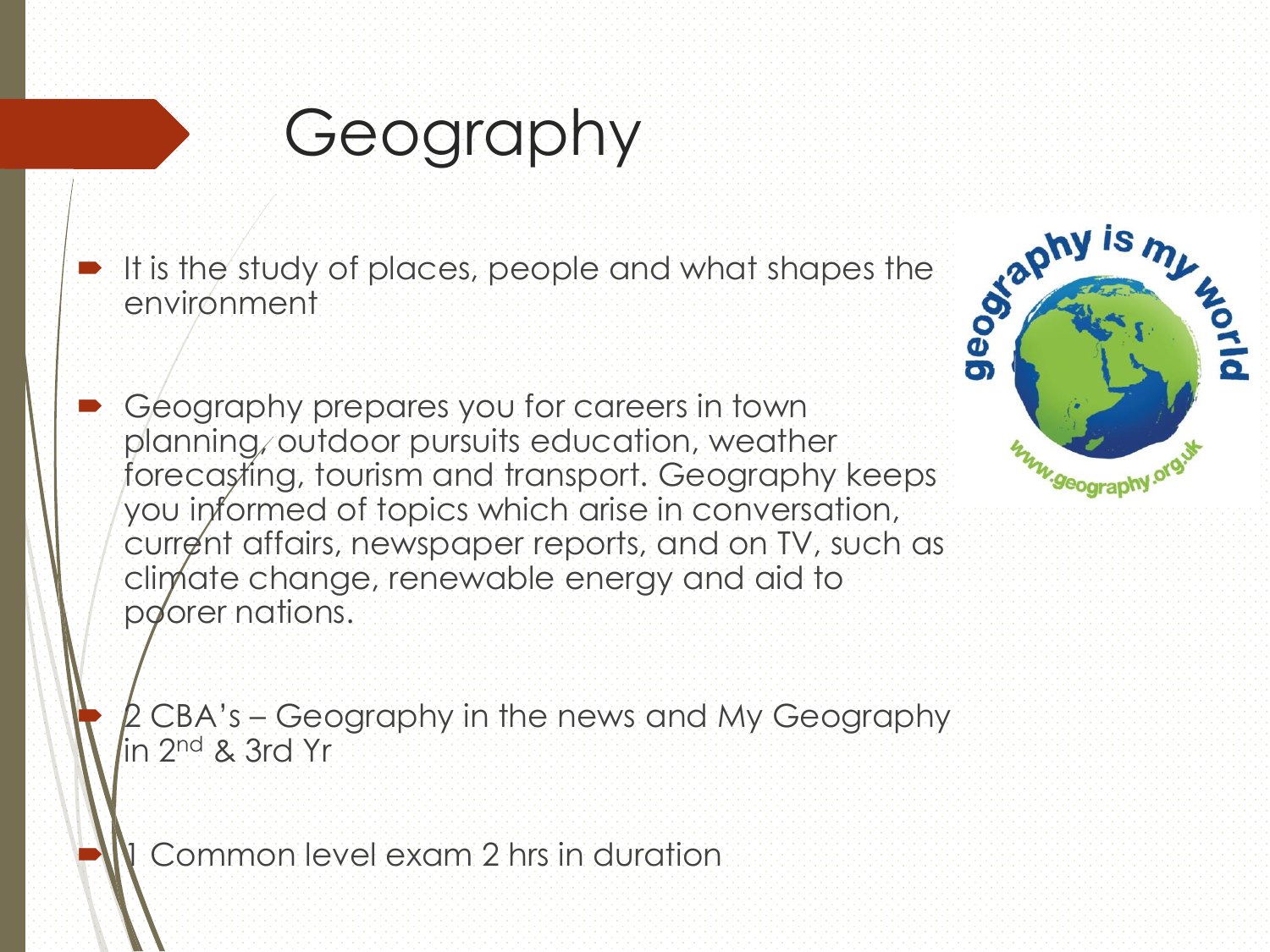#### **History**

- History involves the study of people who lived in the past ordinary people as well as famous people- using sources and other evidence.
- **Finding out about important** changes that, over time, have helped to shape the world in which we live.
	- **Our History**
- History can help you in may different careers, especially those linked with heritage, tourism, research and the environment.
- $\blacktriangleright$  2 CBA's The Past in my place: and A life in Time in 2nd & 3rd Yr
- 1 Common level exam 2 hrs in duration
- Compulsory from 2020 ( 1st year)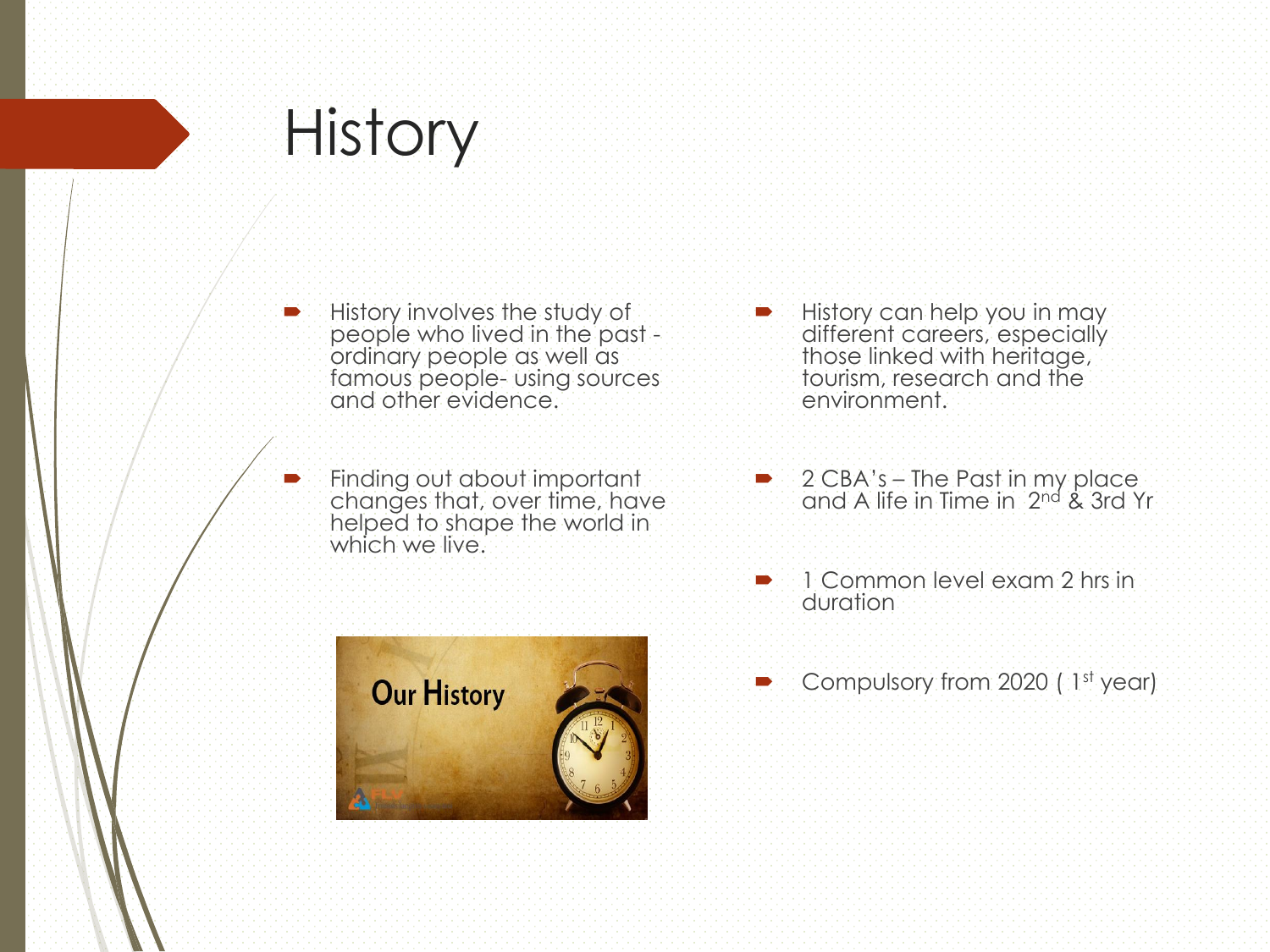### History and Geography promote….

 "Literacy is a bridge from misery to hope. It is, the road to human progress and the means through which every man, woman and child can realise his or her full potential." **Kofi Annan - United Nations General Secretary**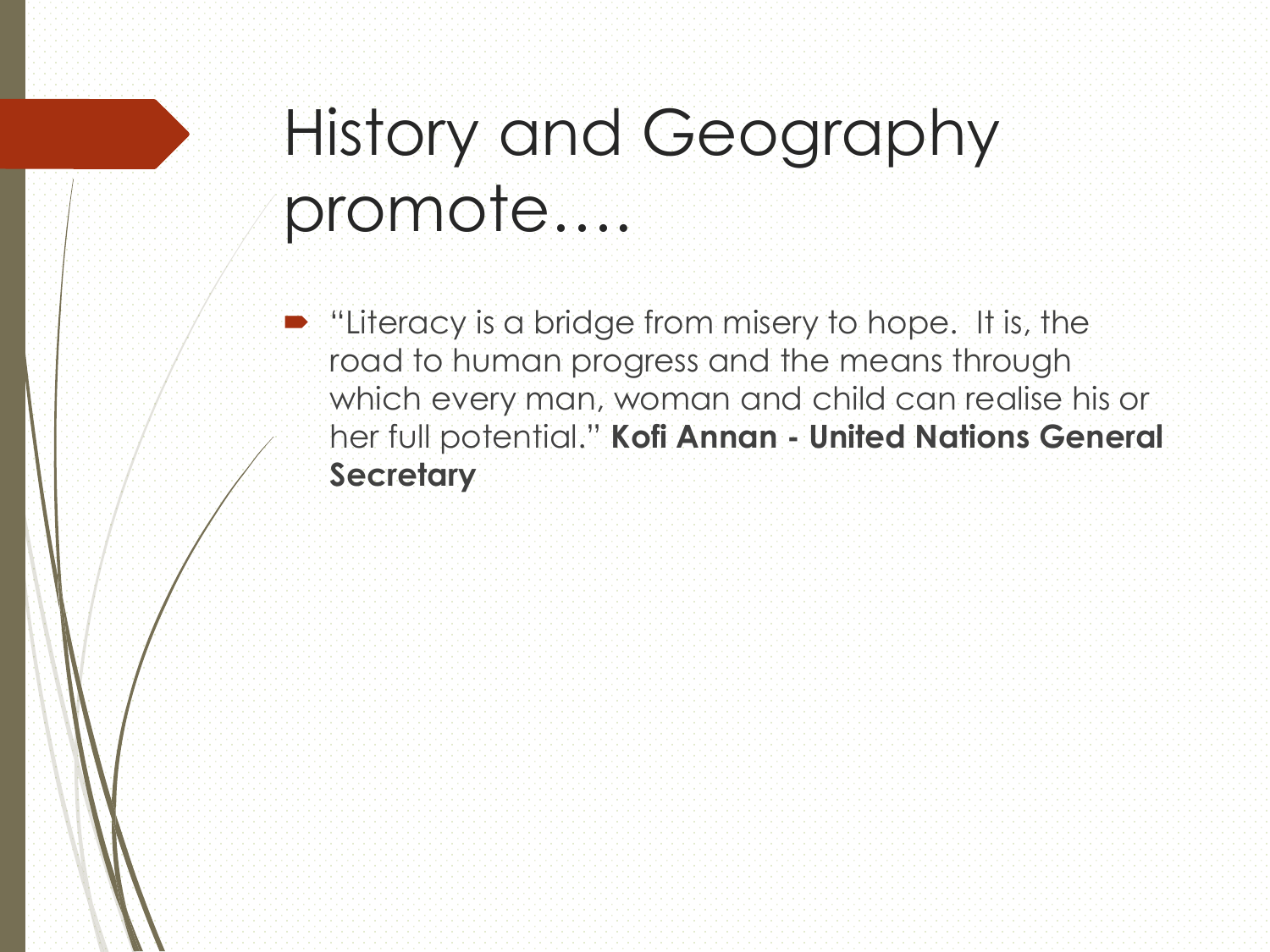#### Home Economics

- **Home Economics is a subject where you will** learn how to take care of yourself, others, your home and your environment.
- $\blacktriangleright$  As Home Economics is a very practical subject, you will carry out a lot of activities in school and at home.
- Students will sit a written examination of one and a half hour's duration based on three strands: **Food, Health and Culinary Skills, Responsible Family Living, Textiles and Craft**



- Practical Exam
- 2 Classroom based assessments in 2nd & 3rd Yr Creative textiles and Food literacy skills brief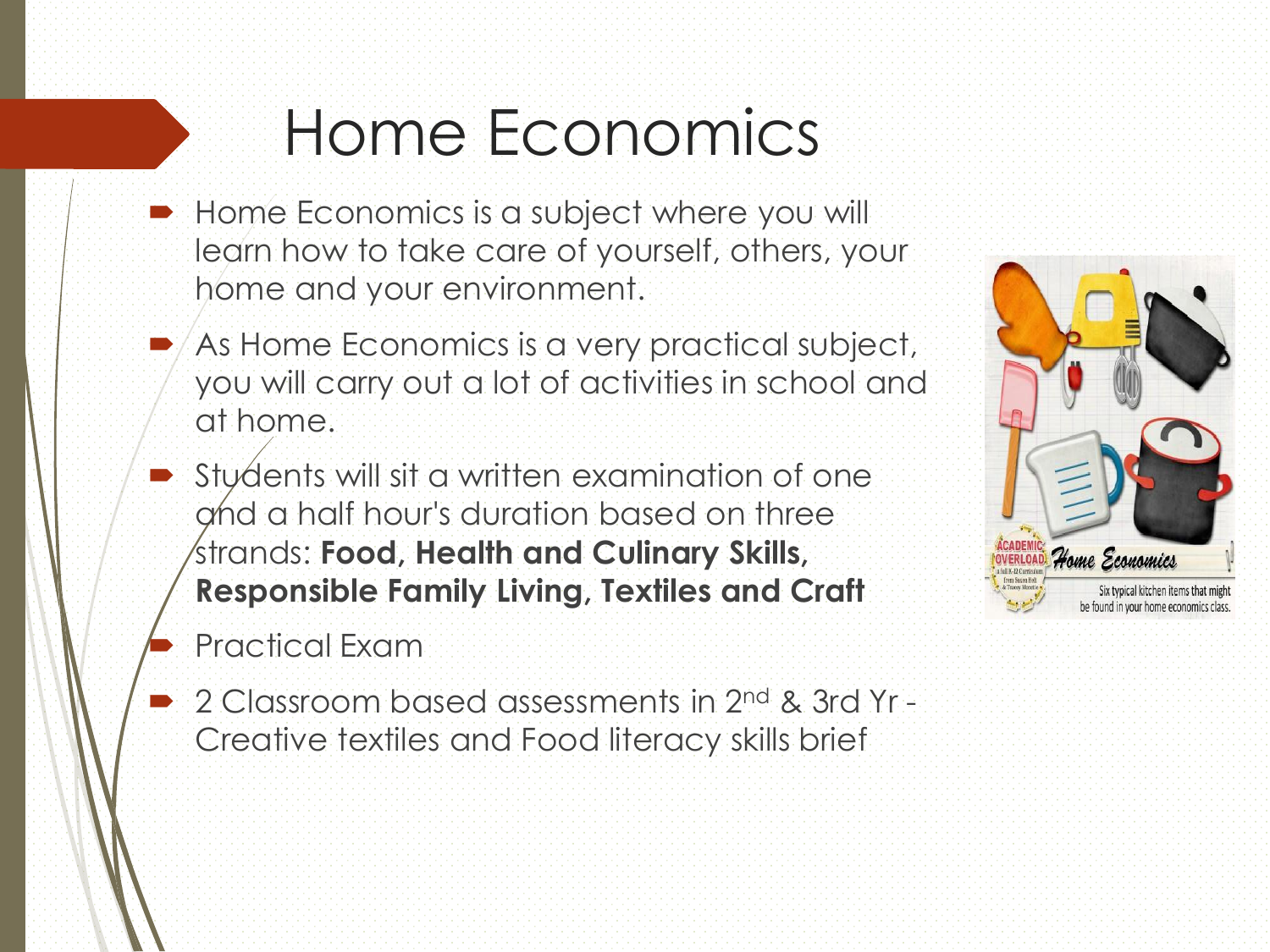#### **Music**

- **In JC Music, you will sing** and learn how to play an instrument. You will listen to many types of music such as pop, classical and traditional Irish music. You will also start composing.
- 2 CBAs- Composition portfolio and a programme note
- **Practical (30%) and** written exam(70%)



**Possible careers in music:** education (teacher, lecturer), business (sound engineer, lyricist, reviewer, therapist) and performance (composer, performer, conductor).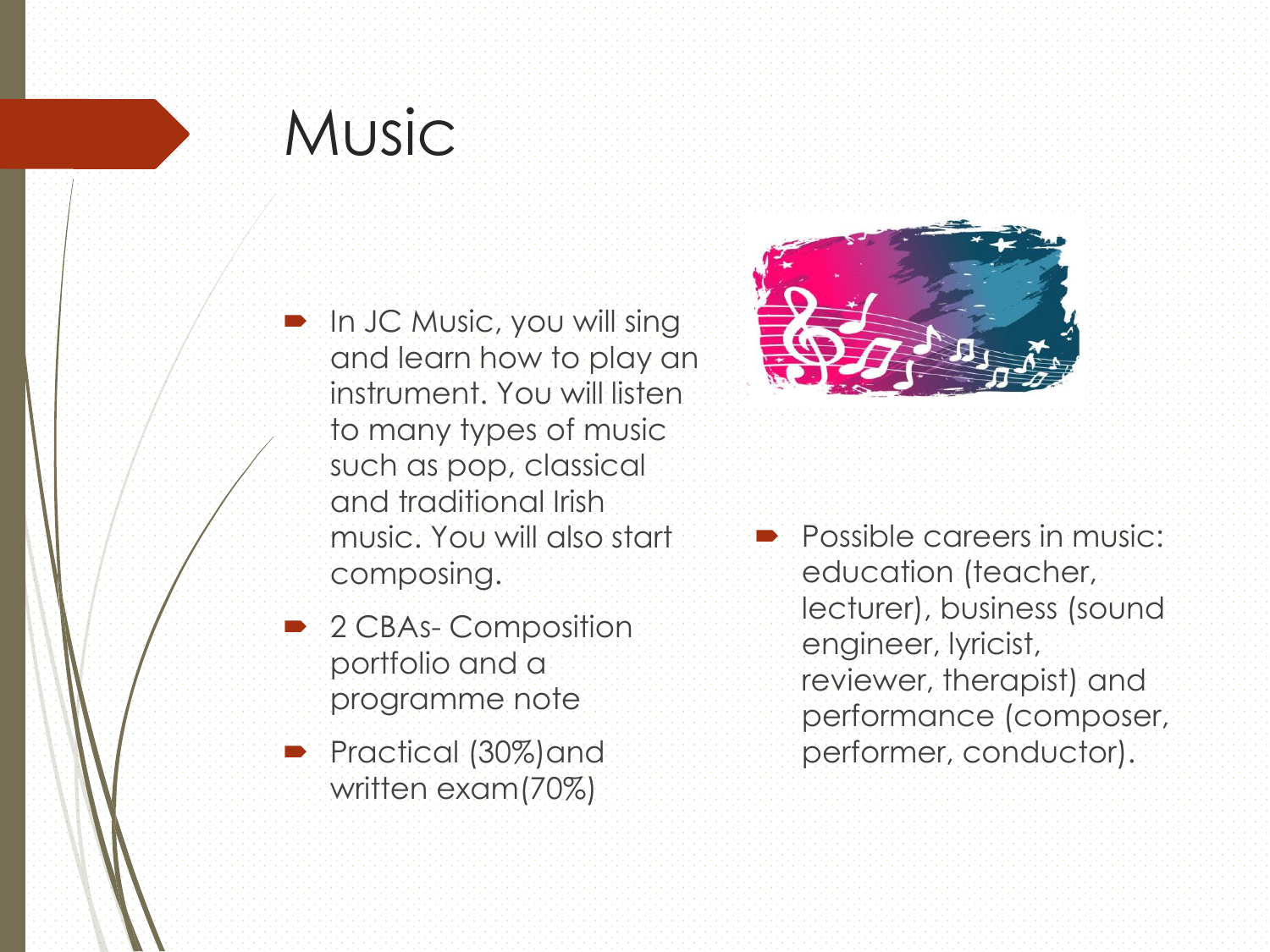## Practical Group

**Note:** Specifications for the technology subjects will be revised in phase 4 of the Junior Cycle Developments, with the changes commencing in 2019, for certification in 2022.

- Materials Technology (Wood)
- Material Technology (Metalwork)
- Technical Graphics

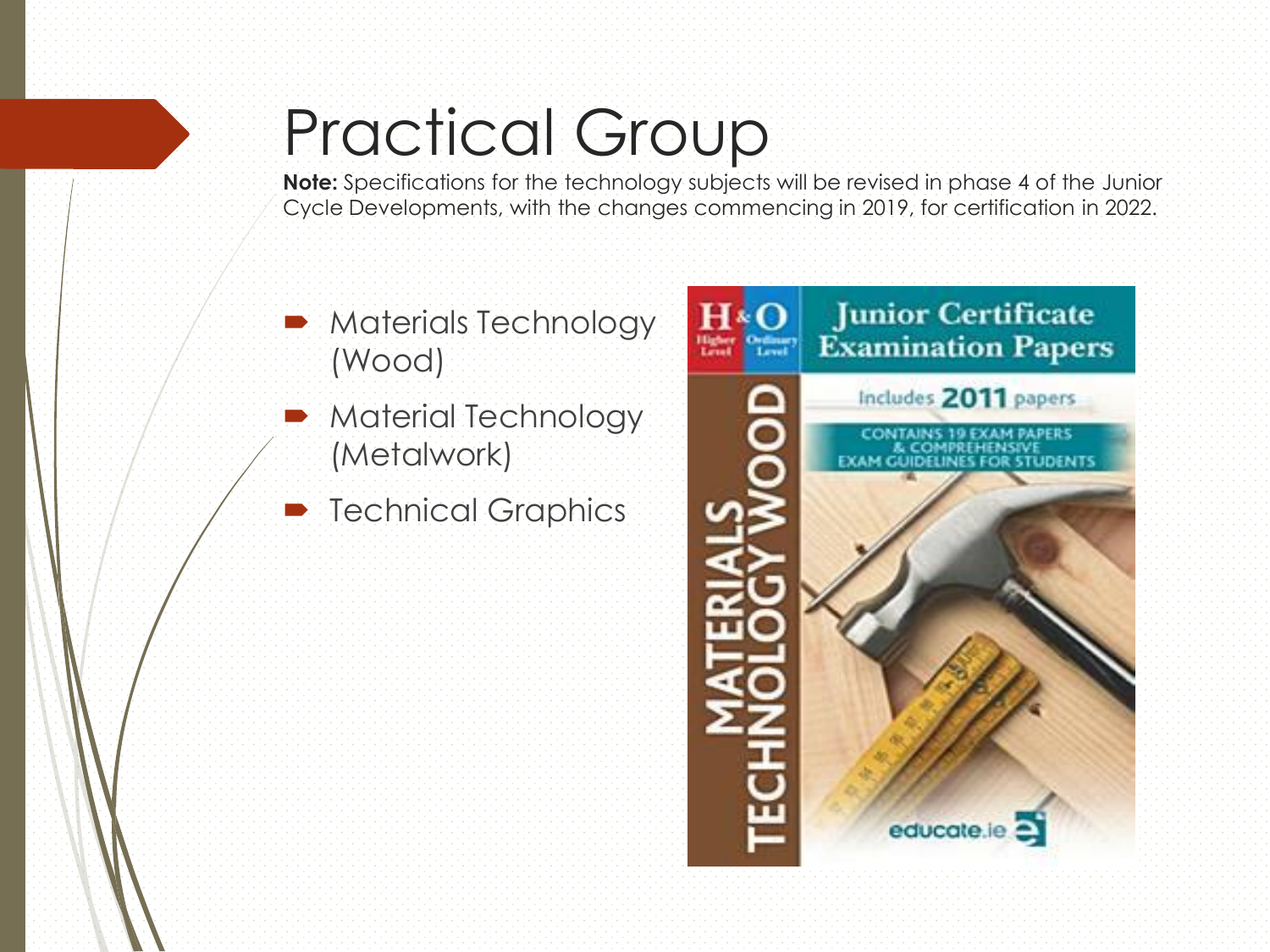## Materials Technology: Wood

 In MTW you will learn to design small projects and the skills required to use tools and equipment to make your designs. You will work mainly with wood but also with the materials. You will learn about wood as a material and how it is produced.

#### **Junior Cert** Woodwork

- **How will Materials Technology Wood be useful to me?**
- You will know the correct procedures to follow when developing an idea into a finished artefact e.g. a piece of furniture or a child's toy etc.
- **•** You will be able to identify different trees, recognise their importance to us and our environment
- **••••** You will also have the skills to make objects from wood and know how to apply appropriate finishes to them, e.g. paint, varnish, stain or polish.
- **Course work Project (66%)and Written Exam**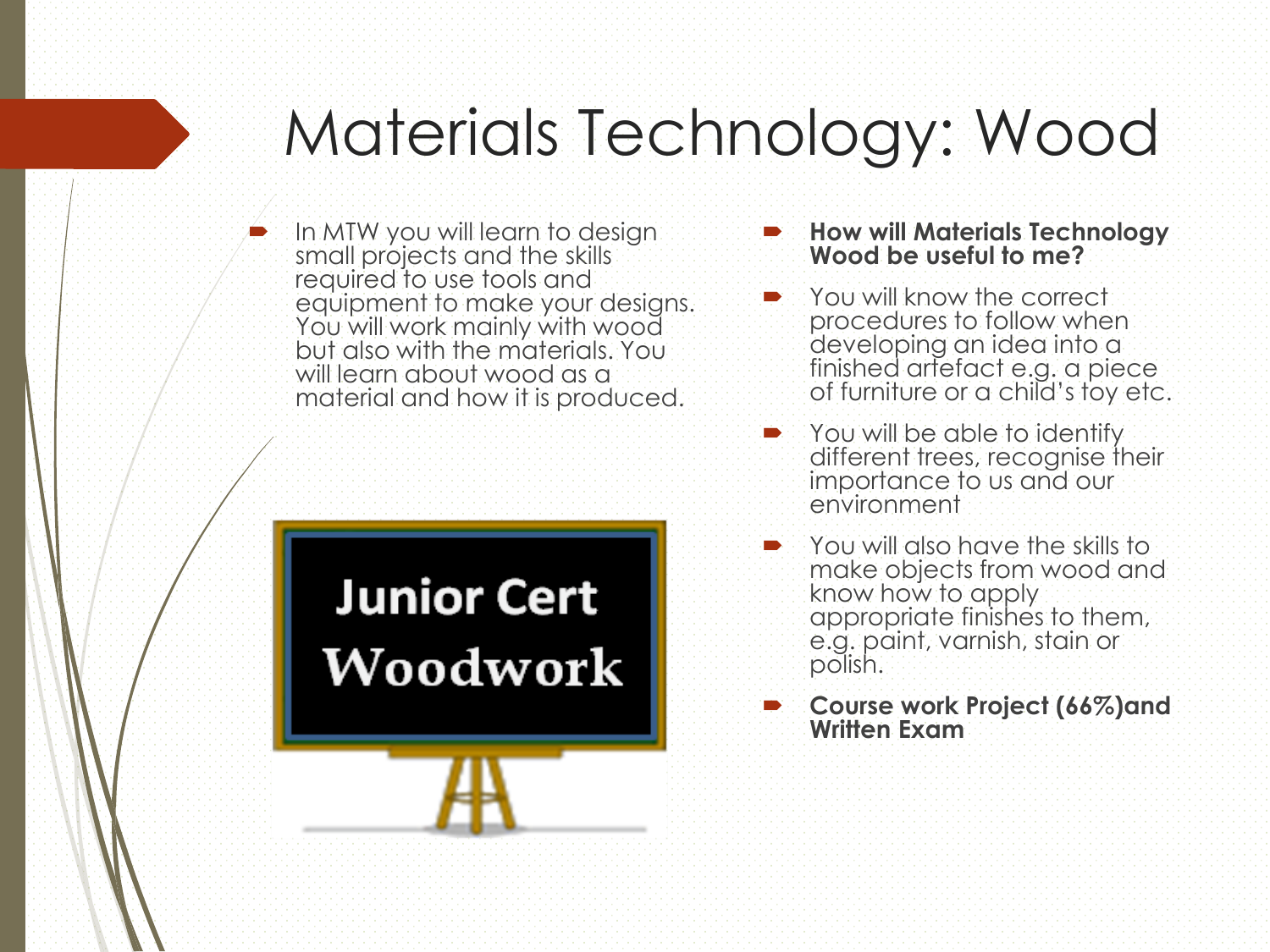#### Materials Technology: **Metalwork**

 It is an activity-based course focusing on metal, how to work with it and how to assemble different parts. Other materials such as plastics and wood are also Investigated and used in project work. You will be working with basic electronic components too.



#### **How will Metalwork be useful to me?**

- **You will be able to work with** metals and other materials such as wood and plastic. You will be able to assemble these materials into useful and interesting items. You will know the most suitable finish to apply to your project and how to apply it.
- **Course work Project, Written** Exam and Practical exam (Higher level)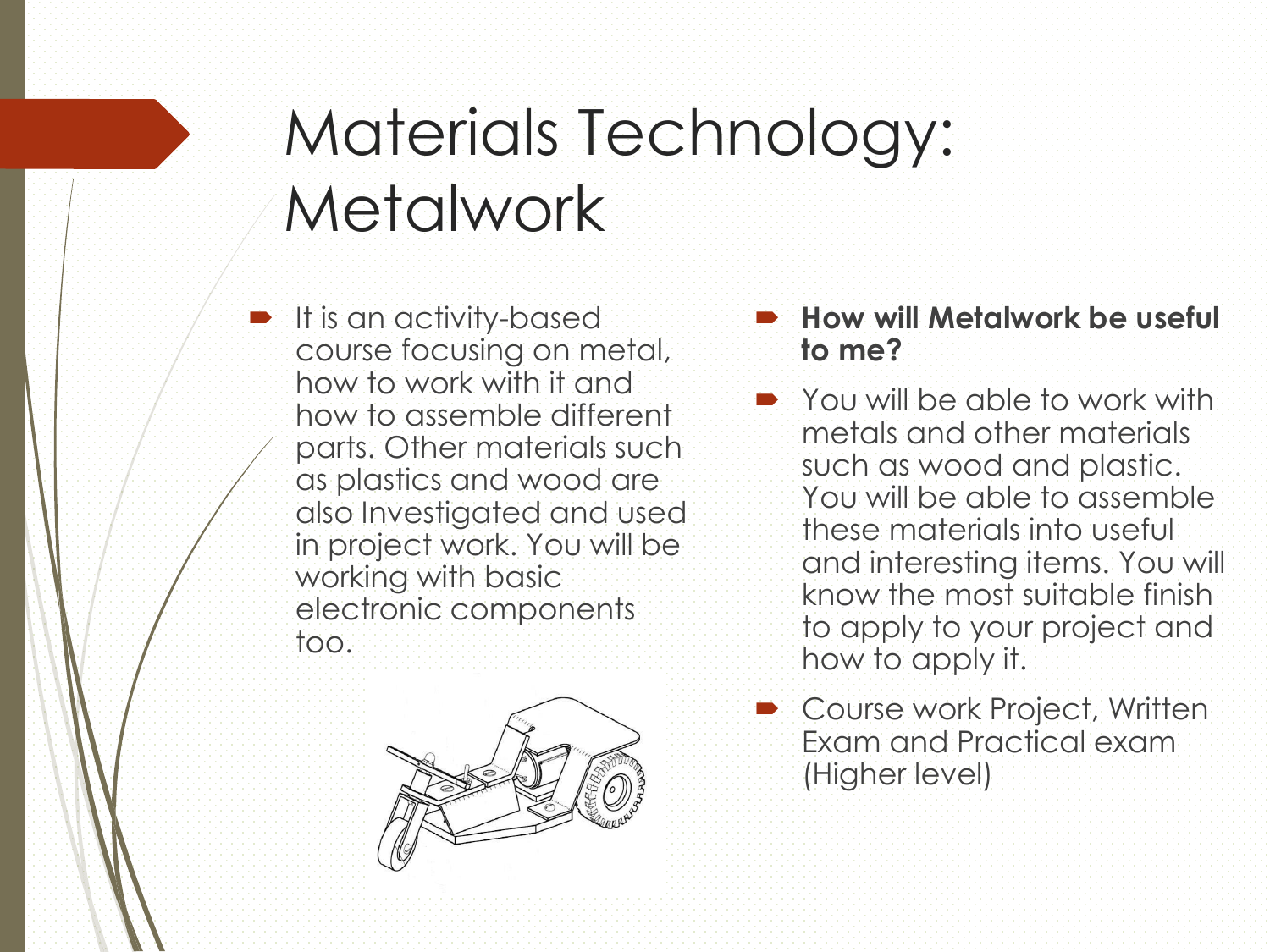### Technical Graphics

- **In Technical Graphics you** will learn how to represent 3-D objects on paper and on computer. You will develop problem solving and creative thinking skills through the solution of graphical problems.
	- This subject will be of use to you if you want to progress into career areas such as architecture or engineering.



#### **How will Technical Graphics be useful to me?**

Technical Graphics helps you to think in a more logical and creative way. You will be able to communicate information using diagrams and sketches. You will have learned how to present information in a neat and organised fashion.

This subject will be of use to you if you want to progress into career areas such as architecture or engineering.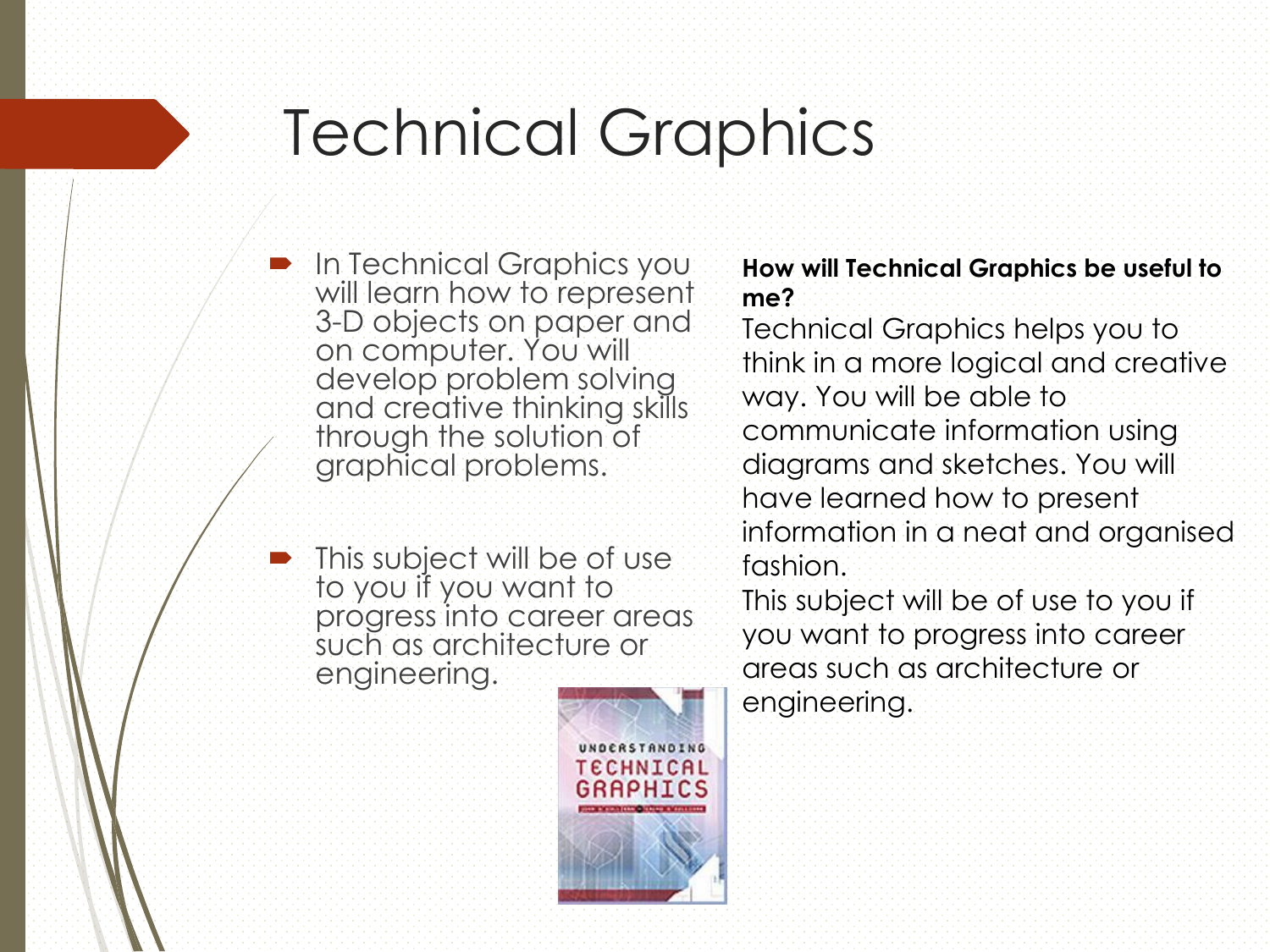#### SHORT COURSES-

Classroom-Based Assessment relating to short courses will be communicated to parents in interim reporting and in the Junior Cycle Profile of Achievement (JCPA)

#### **Coding**

 The short course aims to develop the student's ability to formulate problems logically; to design, write and test code through the development of programs, apps, games, animations or websites; and, through their chosen learning activities, to learn about computer science.

Digital media **Literacy** 

**This short course aims to** extend and refine students' ability to use digital technology, communication tools, and the internet creatively, critically and safely, in support of their development, learning and capacity to participate effectively in social and community life.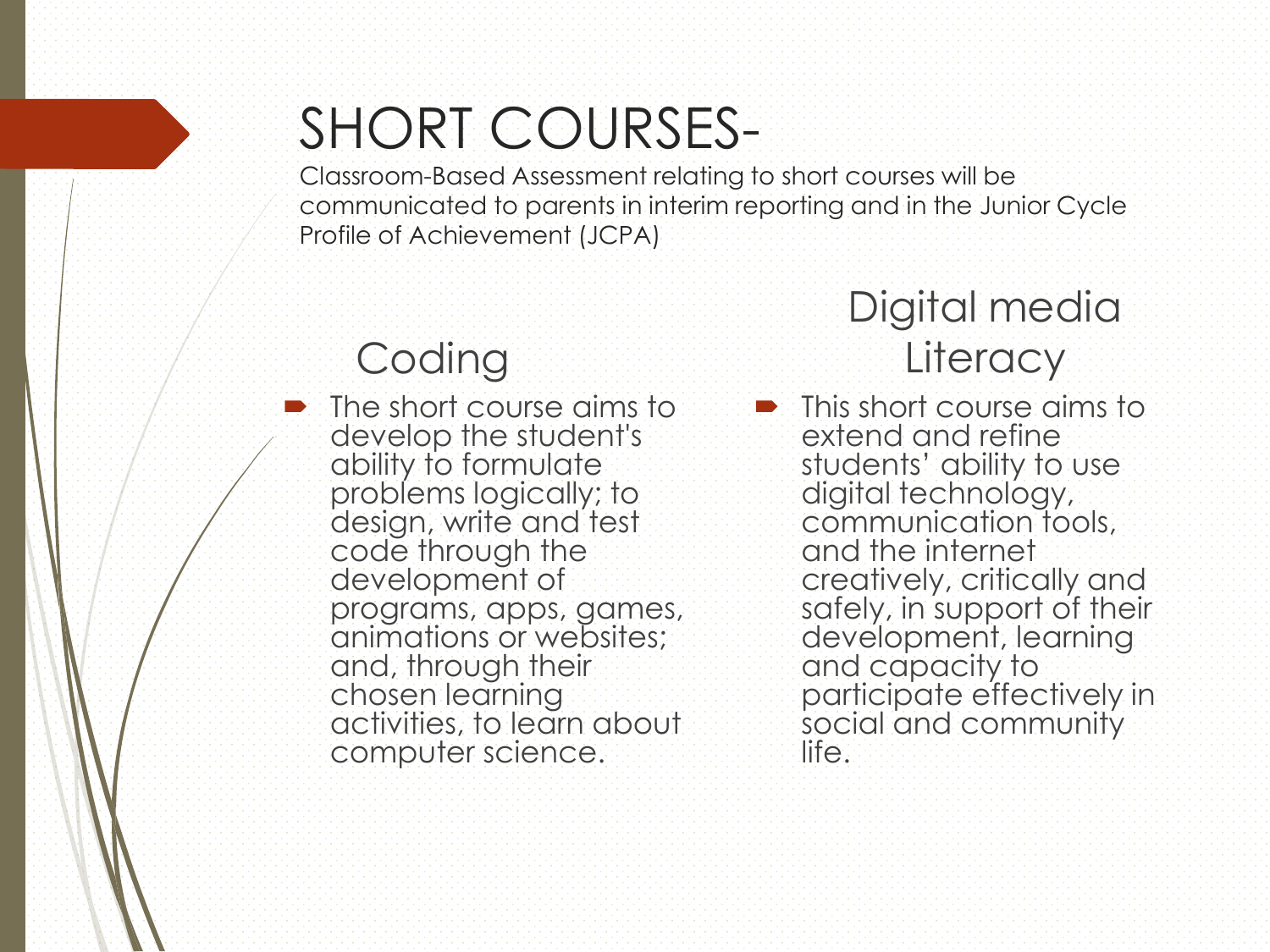#### Remember

#### **Homework is** re-enforcing schoolwork

- **Do homework** both oral, written and research consistently
- **Study-revision-learning- re: learning**
- **2nd Year student-2 hours study per night**
- Most Subjects have CBA- Attendance and steady work in class is a must
- **Learning takes place in the classroom**
- **Be** organised with books and equipment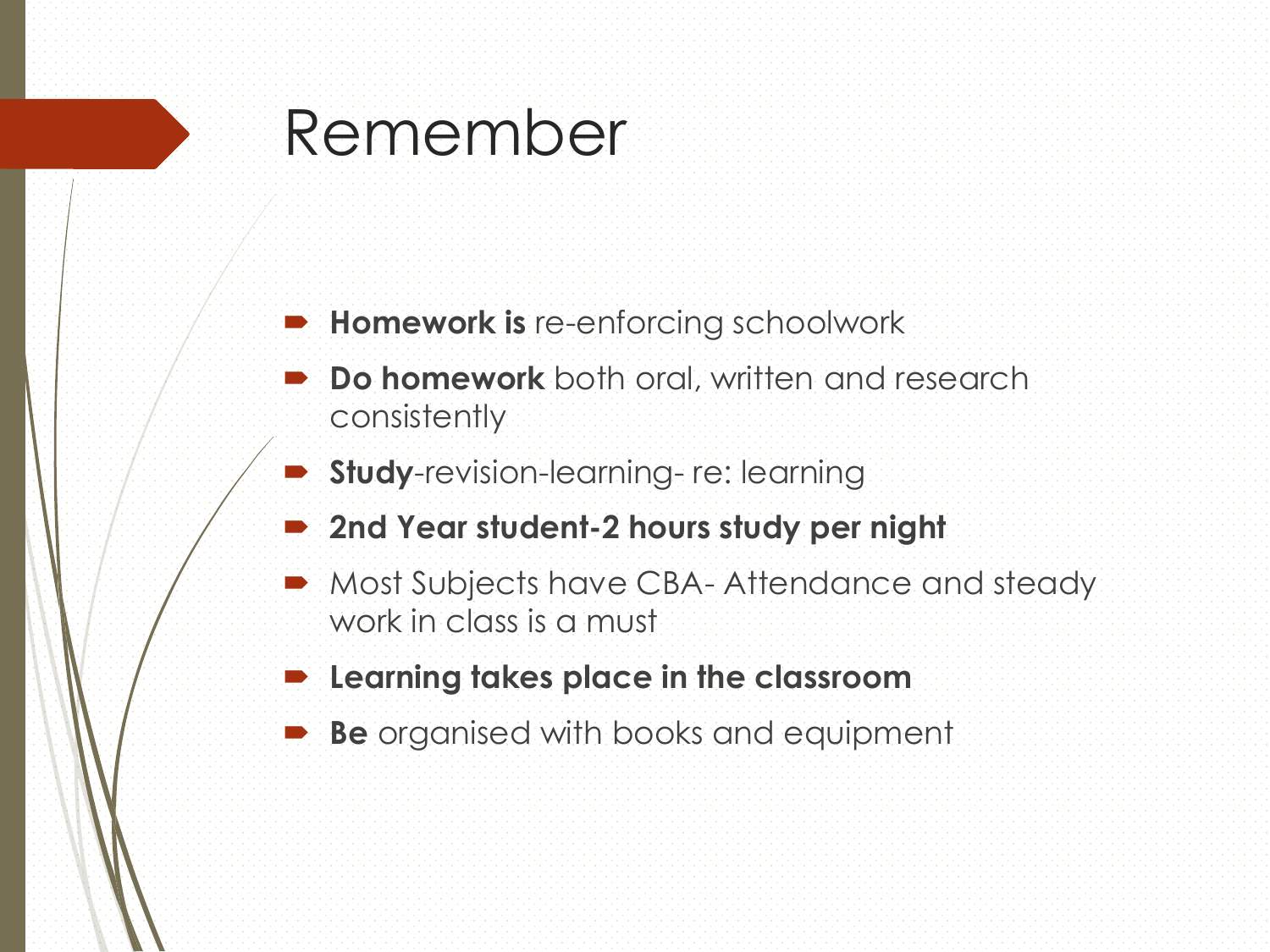#### Work hard …Dream Big

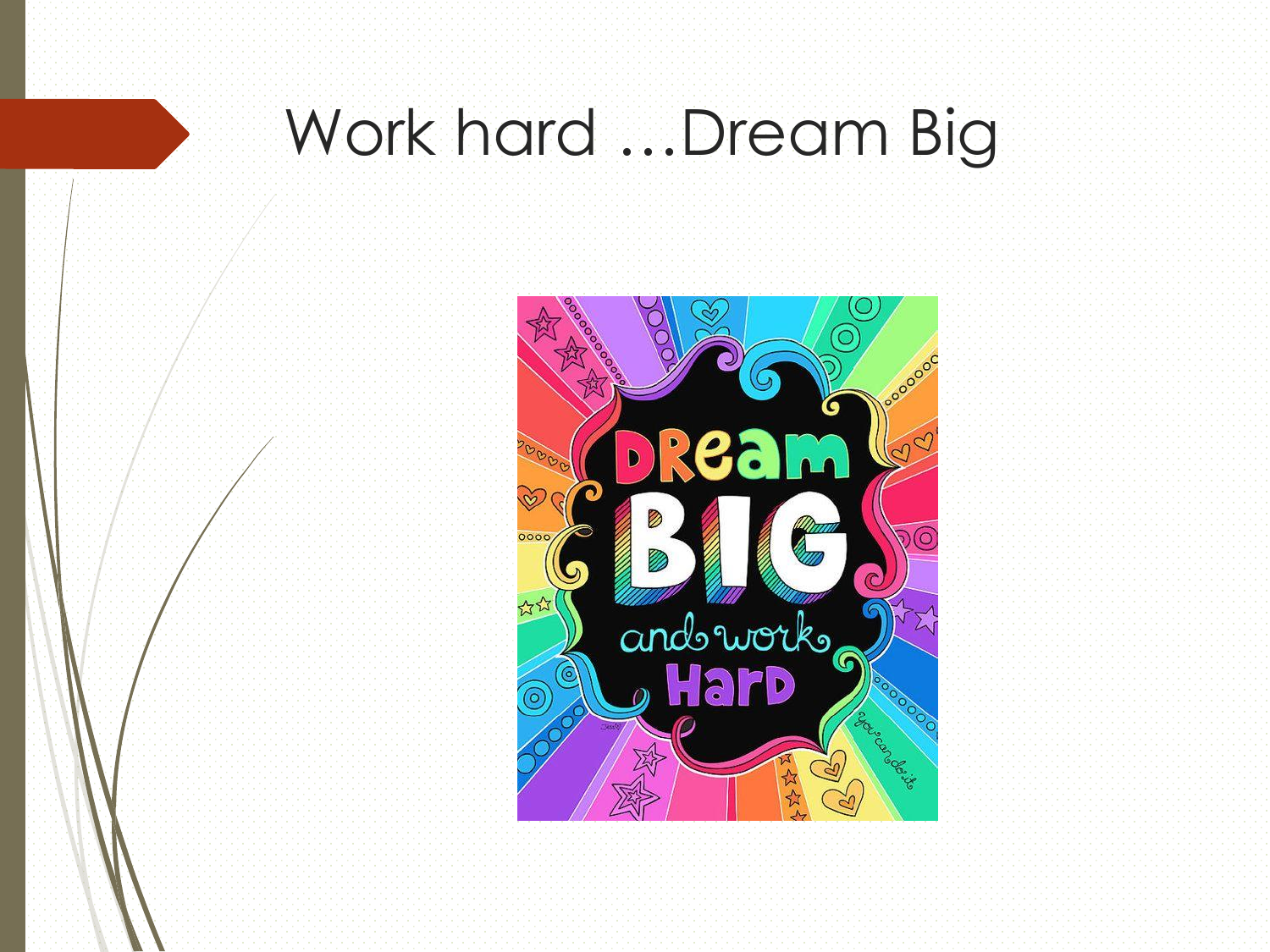#### Last Words

- Think carefully before you choose your subjects
- It may **be difficult** to change subjects once chosen
- Every subject requires hard work and study-
- 3rd language French not necessary for all Colleges.
- Practical subjects have projects-outside of class time
- Difficult to do a subject for LC if not taken for JC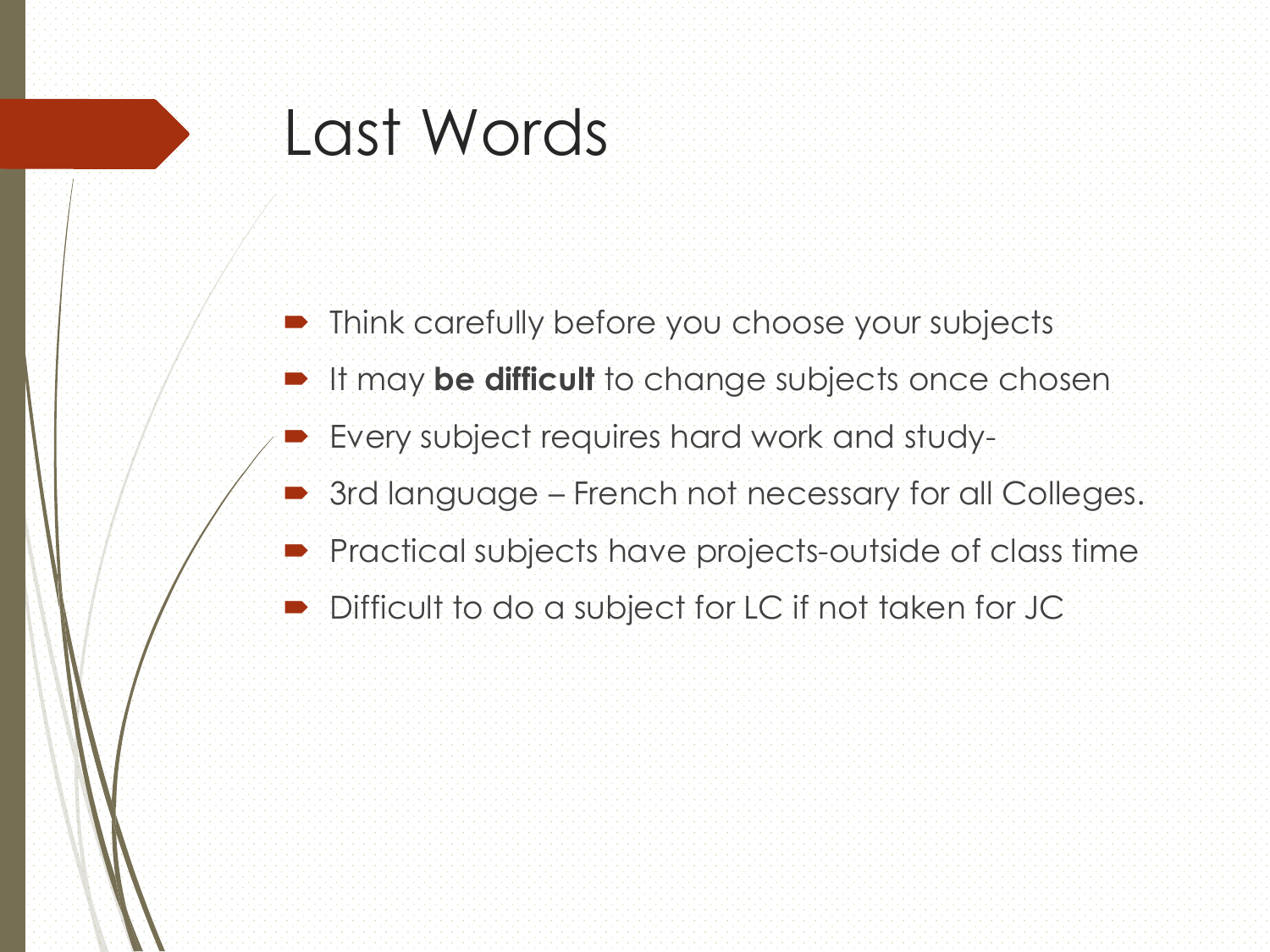#### Please note

- While **every effort** will be made to facilitate your son/daughter with their 5 highest preference subjects, this may not always be possible due to subject combinations and timetabling restraints
- Useful website:
- **•** For the new Junior Cert Specifications: [https://www.curriculumonline.ie/Junior-cycle/Junior-](https://www.curriculumonline.ie/Junior-cycle/Junior-Cycle-Subjects)Cycle-Subjects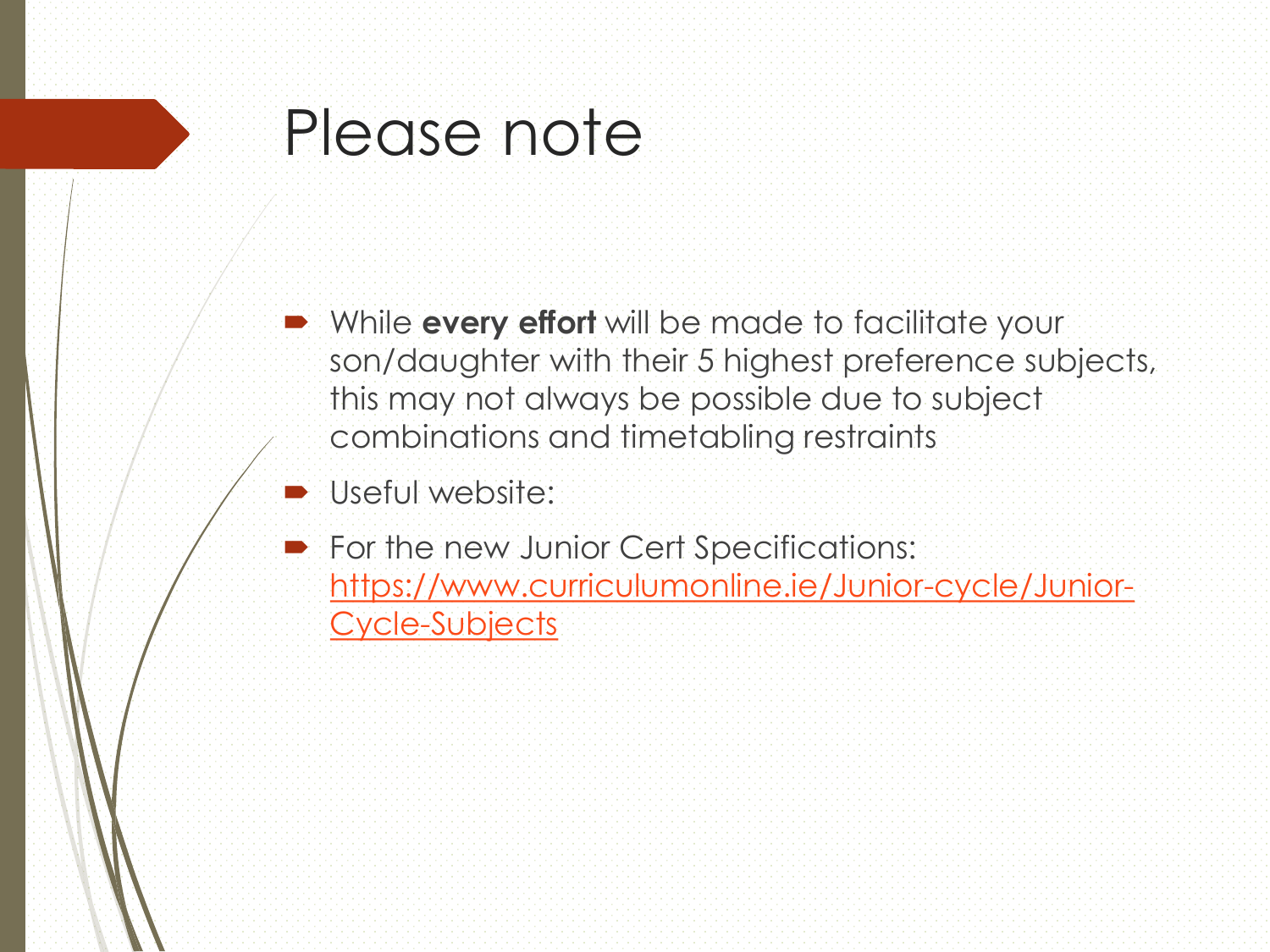

# Success in school